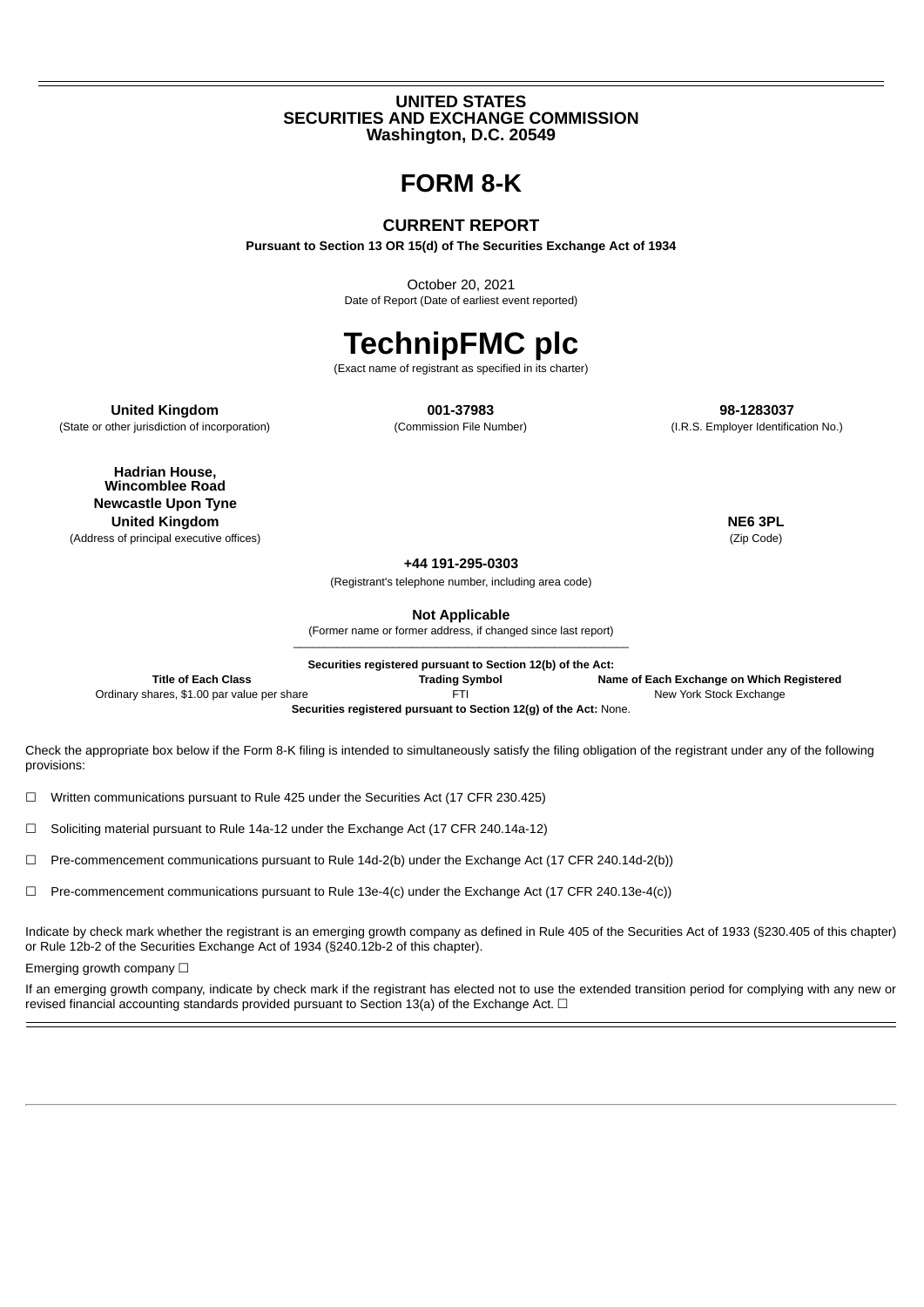### **Item 2.02 Results of Operations and Financial Condition**

On October 20, 2021, TechnipFMC plc (the "Company") issued a news release announcing its financial results for the fiscal quarter ended September 30, 2021. A copy of the news release is furnished as Exhibit 99.1 to this report and is incorporated herein by reference.

## **Item 9.01 Financial Statements and Exhibits**

(d) Exhibits

- Exhibit No. Description
- 99.1 News Release issued by the Company dated October 20, 2021
- 104 Inline XBRL for the cover page of this Current Report on Form 8-K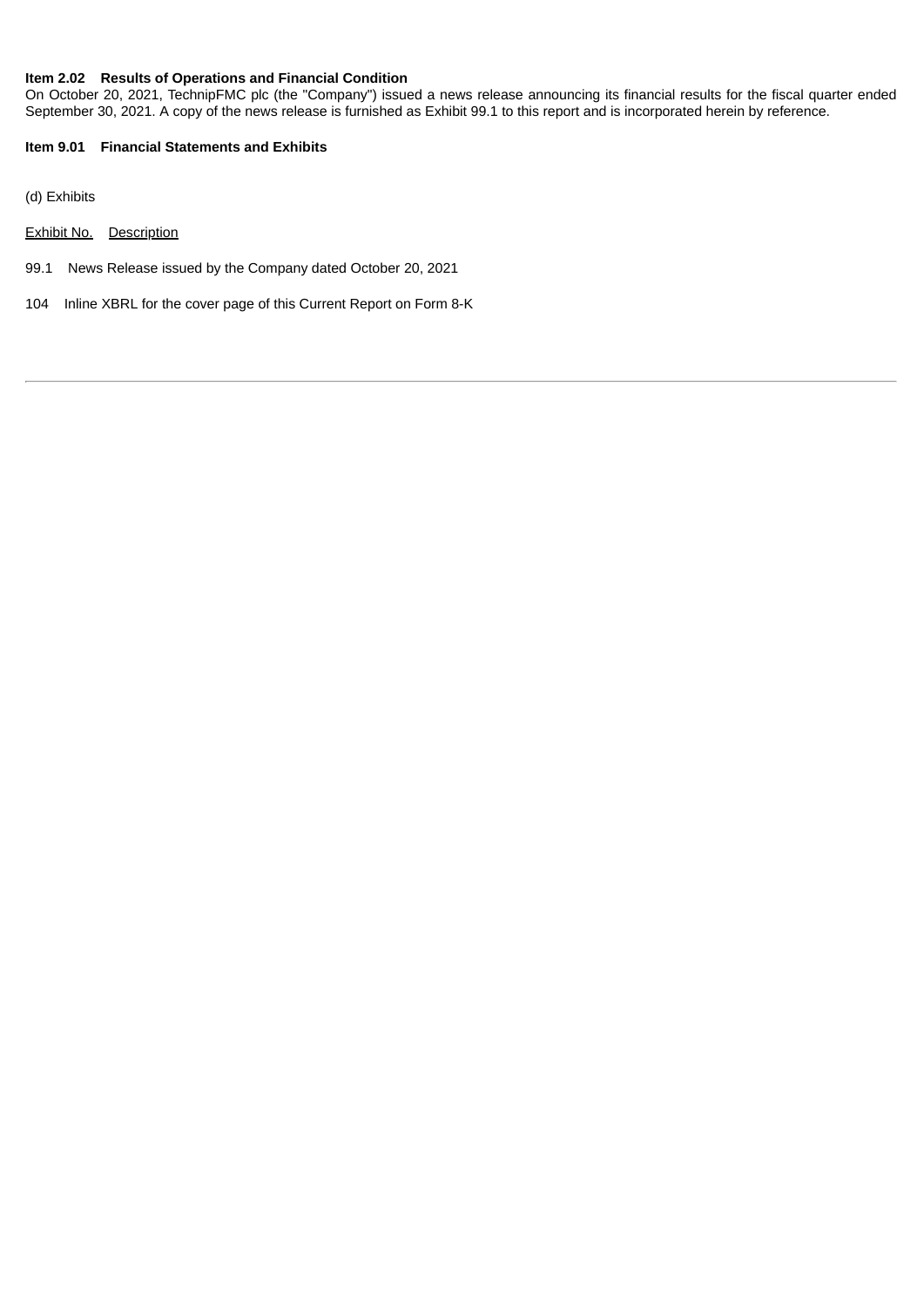## **EXHIBIT INDEX**

| <b>Exhibit Number</b> | <b>Exhibit Description</b>                                        |
|-----------------------|-------------------------------------------------------------------|
| 99.1                  | News Release issued by the Company dated October 20, 2021         |
| 104                   | Inline XBRL for the cover page of this Current Report on Form 8-K |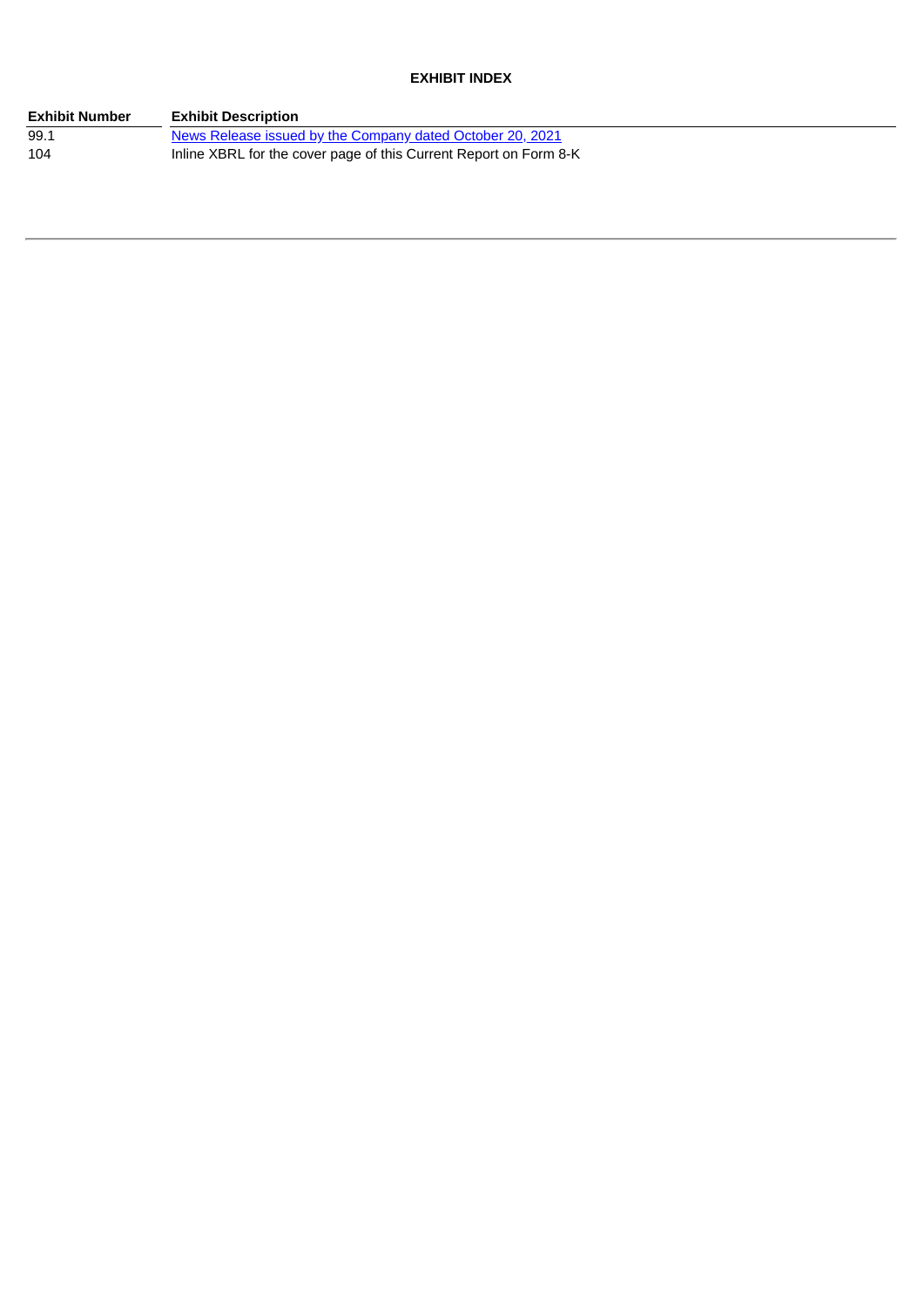## **SIGNATURES**

Pursuant to the requirements of the Securities Exchange Act of 1934, the registrant has duly caused this report to be signed on its behalf by the undersigned hereunto duly authorized.

## **TechnipFMC plc**

Dated: October 20, 2021 Name: Alf Melin

By: /s/ Alf Melin

Title: Executive Vice President and Chief Financial Officer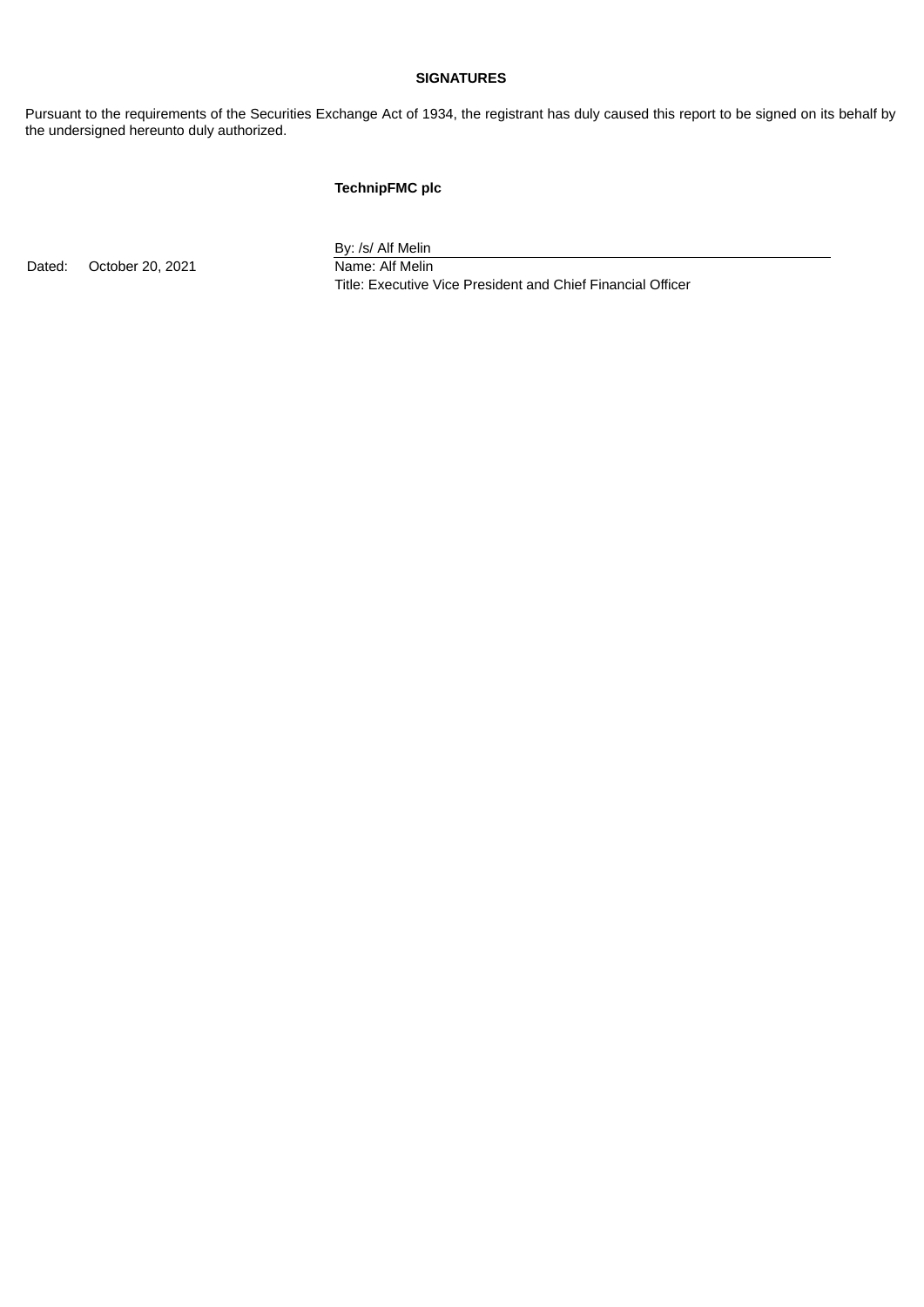<span id="page-4-0"></span>

Press Release

## TechnipFMC Announces Third Quarter 2021 Results

- **• Subsea inbound orders of \$1.1 billion in the quarter, \$3.9 billion for first nine months**
- **• Cash flow from operations of \$135.9 million; free cash flow of \$88.6 million**
- **• Cash and cash equivalents increased to \$1.0 billion; net debt reduced by \$401 million**

**NEWCASTLE & HOUSTON, October 20, 2021 —** TechnipFMC plc (NYSE: FTI) (Paris: FTI) today reported third quarter 2021 results.

## **Summary Financial Results from Continuing Operations**

*Reconciliation of U.S. GAAP to non-GAAP financial measures are provided in financial schedules.*

|                                            |                  | <b>Three Months Ended</b> | Change           |            |                |  |
|--------------------------------------------|------------------|---------------------------|------------------|------------|----------------|--|
| (In millions, except per share amounts)    | Sep. 30,<br>2021 | Jun. 30,<br>2021          | Sep. 30,<br>2020 | Sequential | Year-over-Year |  |
| Revenue                                    | \$1,579.4        | \$1,668.8                 | \$1,727.5        | $(5.4\%)$  | $(8.6\%)$      |  |
| Income (loss)                              | (\$40.6)         | (\$174.7)                 | (\$64.7)         | n/m        | n/m            |  |
| Diluted earnings (loss) per share          | \$(0.09)         | \$(0.39)                  | \$(0.14)         | n/m        | n/m            |  |
|                                            |                  |                           |                  |            |                |  |
| <b>Adjusted EBITDA</b>                     | \$140.6          | \$144.3                   | \$121.1          | $(2.6\%)$  | 16.1%          |  |
| <b>Adjusted EBITDA margin</b>              | 8.9%             | 8.6%                      | 7.0 %            | 30 bps     | $190$ bps      |  |
| <b>Adjusted income (loss)</b>              | \$(25.0)         | \$(26.0)                  | \$(19.7)         | n/m        | n/m            |  |
| Adjusted diluted earnings (loss) per share | \$(0.06)         | \$(0.06)                  | \$(0.04)         | n/m        | n/m            |  |
|                                            |                  |                           |                  |            |                |  |
| Inbound orders                             | \$1,365.9        | \$1,559.5                 | \$1,814.6        | $(12.4\%)$ | (24.7%)        |  |
| <b>Backlog</b>                             | \$7,002.4        | \$7,312.0                 | \$7,586.9        | $(4.2\%)$  | $(7.7\%)$      |  |

Total Company revenue in the third quarter was \$1,579.4 million. Loss from continuing operations attributable to TechnipFMC was \$40.6 million, or \$0.09 per diluted share. These results included after-tax charges and (credits) totaling \$15.6 million of expense, or \$0.03 per share, which included the following (Exhibit 6):

- Impairment and other charges of \$38 million;
- Restructuring and other charges of \$6.1 million; and
- Income from equity investment in Technip Energies of (\$28.5) million.

Adjusted loss from continuing operations was \$25 million, or \$0.06 per diluted share (Exhibit 6). Included in adjusted loss from continuing operations was a loss on early extinguishment of debt of \$16 million.

Adjusted EBITDA, which excludes pre-tax charges and credits, was \$140.6 million; adjusted EBITDA margin was 8.9 percent (Exhibit 8). Included in adjusted EBITDA was a foreign exchange loss of \$6.2 million.

**TechnipFMC.com Page 1 of [25](#page-27-0)**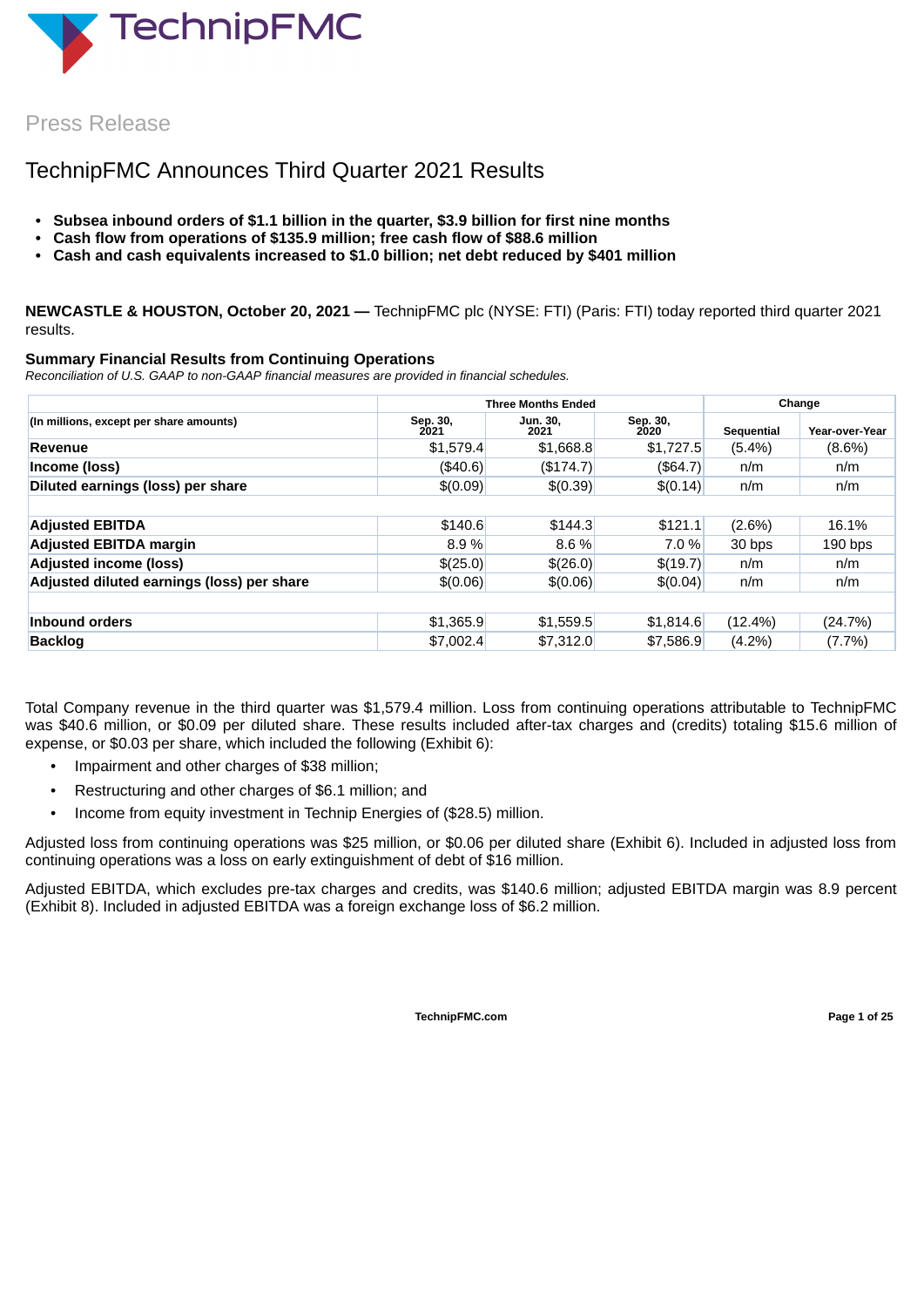

Doug Pferdehirt, Chairman and CEO of TechnipFMC, stated, "Third quarter results reflect continued strength in operational performance and further support our confidence in achieving full-year financial guidance. We also made progress on our commitments to strengthen our balance sheet and exit our ownership in Technip Energies. With the completion of our most recent sale, we have now sold just over 75% of our original stake in Technip Energies, a portion of which was used to reduce our outstanding debt by \$185 million in the quarter."

Pferdehirt added, "In Subsea, inbound orders were \$1.1 billion, bringing the year-to-date segment total to \$3.9 billion. The strength of our inbound was driven by direct awards, subsea services, alliance partners and several long-term vessel charters. We continue to forecast order growth through 2022, which is supported by the fourth consecutive quarter of increased project value in our Subsea Opportunity list."

"In Surface Technologies, inbound orders were \$250 million for the quarter. We expect a significant increase in international order activity in the fourth quarter, driven by several multi-year awards."

Pferdehirt continued, "Subsea inbound growth throughout 2021 partly reflects the momentum we are seeing in Brazil – an important region for TechnipFMC where we have been present for over five decades. During the quarter, we signed three longterm vessel charter contracts with Petrobras. These awards are a leading indicator of the strong demand for flexible pipe in the Brazilian market, where we believe volumes will exceed 700 kilometers per annum over the next three years."

"In 2018, we created a strategic alliance and made a minority investment in Magma Global, a leader in advanced composite technologies. With the ongoing success of this technology alliance, we were pleased to announce we acquired the remaining 75% interest in Magma Global earlier this month. By combining their proprietary technologies with our flexible pipe, we are advancing the development and qualification of a hybrid flexible pipe solution for use in the Brazilian pre-salt fields."

Pferdehirt added, "We were also pleased to announce a long-term strategic alliance with Talos Energy to develop and deliver solutions for carbon capture and storage, or CCS. The alliance is an important step for both companies, combining Talos's offshore operational strength and sub-surface expertise with our long history in subsea engineering, system integration and automation and control. Additionally, we believe that composite technologies from Magma will be a critical enabler to the carbon transportation system. Cultivated through a shared vision to responsibly deliver CCS solutions that will help to reduce the global carbon footprint, this innovative partnership will accelerate offshore CCS adoption with reliable, specialized systems. This type of collaboration, innovation and integration will position TechnipFMC to be a leading provider in carbon transportation and storage."

Pferdehirt concluded, "Our results reflect a continuation of the strong operational performance that we demonstrated over the first half of the year. Subsea orders have nearly matched the \$4 billion inbound in all of 2020, and we remain on track to achieve solid double-digit growth. The acquisition of Magma and our strategic alliance with Talos Energy serve as tangible progress and further demonstrate the impactful role we will play in the energy transition."

**TechnipFMC.com Page 2 of [25](#page-27-0)**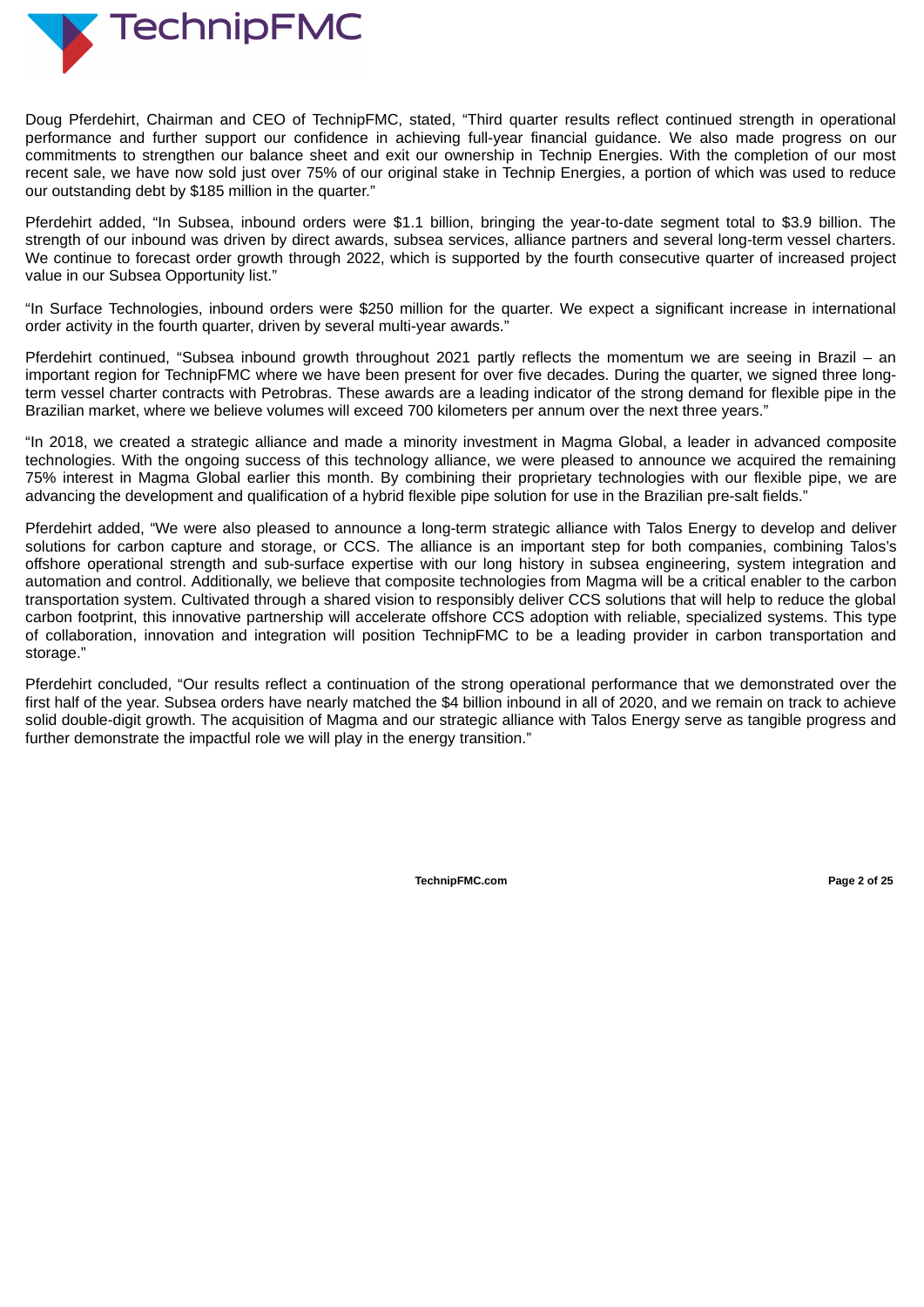

## **Operational and Financial Highlights**

## **Subsea**

## **Financial Highlights**

*Reconciliation of U.S. GAAP to non-GAAP financial measures are provided in financial schedules.*

|                               |                  | <b>Three Months Ended</b> | Change           |            |                |  |
|-------------------------------|------------------|---------------------------|------------------|------------|----------------|--|
| (In millions)                 | Sep. 30,<br>2021 | Jun. 30,<br>2021          | Sep. 30,<br>2020 | Sequential | Year-over-Year |  |
| Revenue                       | \$1,312.1        | \$1,394.3                 | \$1,501.8        | $(5.9\%)$  | (12.6%)        |  |
| <b>Operating profit</b>       | \$23.5           | \$72.4                    | \$20.3           | (67.5%)    | 15.8%          |  |
| <b>Adjusted EBITDA</b>        | \$146.5          | \$154.1                   | \$146.0          | $(4.9\%)$  | $0.3\%$        |  |
| <b>Adjusted EBITDA margin</b> | 11.2 %           | 11.1 %                    | 9.7%             | 10 bps     | $150$ bps      |  |
|                               |                  |                           |                  |            |                |  |
| Inbound orders                | \$1.116.0        | \$1,291.3                 | \$1,607.1        | $(13.6\%)$ | $(30.6\%)$     |  |
| Backlog <sup>1,2,3</sup>      | \$6,661.4        | \$6,951.6                 | \$7,218.0        | $(4.2\%)$  | $(7.7\%)$      |  |

| <b>Estimated Consolidated Backlog Scheduling</b><br>(In millions) | Sep. 30,<br>2021 |
|-------------------------------------------------------------------|------------------|
| $2021$ (3 months)                                                 | \$931            |
| 2022                                                              | \$3,242          |
| 2023 and beyond                                                   | \$2,488          |
| <b>Total</b>                                                      | \$6,661          |

 *Backlog in the period was decreased by a foreign exchange impact of \$94 million. 1*

*Backlog does not capture all revenue potential for Subsea Services. 2*

*Backlog does not include total Company non-consolidated backlog of \$622 million. 3*

Subsea reported third quarter revenue of \$1,312.1 million, a decrease of 5.9 percent from the second quarter. Revenue decreased sequentially driven by lower activity in the North Sea and Asia.

Subsea reported an operating profit of \$23.5 million. Sequentially, operating results decreased due to higher impairment and other charges and lower revenue. During the quarter, the Company recorded a \$36.7 million non-cash impairment to its previous investment in Magma Global, reflecting the purchase price paid for the remaining stake subsequent to the quarter.

Subsea reported adjusted EBITDA of \$146.5 million. Adjusted EBITDA decreased 4.9 percent when compared to the second quarter, due to lower revenue. Adjusted EBITDA margin increased 10 basis points to 11.2 percent.

Subsea inbound orders were \$1,116 million for the quarter. Book-to-bill in the period was 0.9.

**TechnipFMC.com Page 3 of [25](#page-27-0)**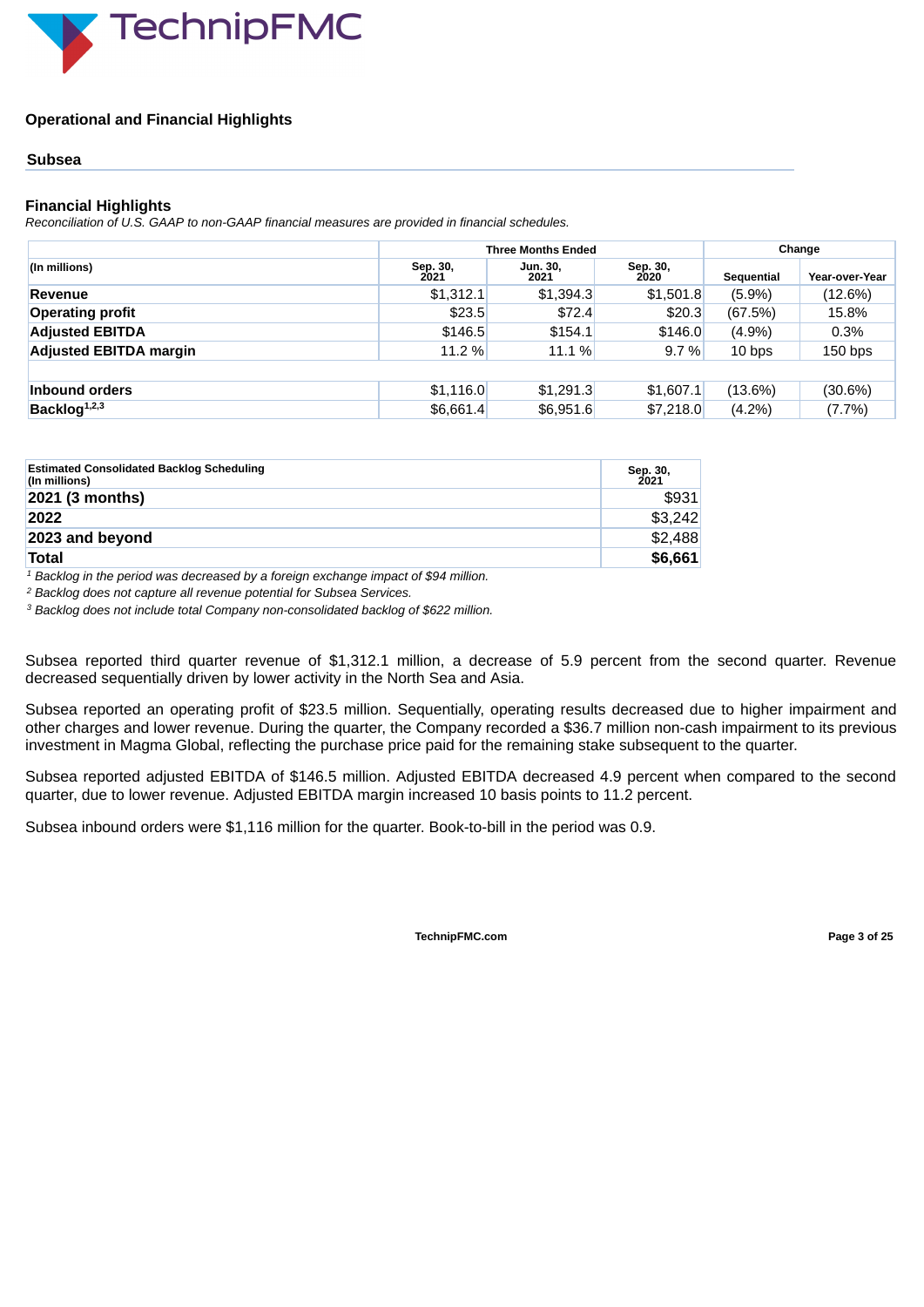

The following awards were included in the period:

## *•* **TechnipFMC and DOF Subsea awarded long-term charter contracts by Petrobras (Brazil)**

TechnipFMC and its joint venture partner DOF Subsea awarded significant\* long-term charter and services contracts by Petrobras for the pipelay support vessels Skandi Vitória and Skandi Niteroi. The Brazilian-built and flagged vessels are owned by DOFCON Navegação Ltda, a 50/50 JV between TechnipFMC and DOF Subsea. Each contract is for three years, with an option to extend. Operations are expected to begin by February 2022. *\*A "significant" contract ranges between \$75 million and \$250 million.*

## *•* **TechnipFMC awarded long-term contract by Petrobras (Brazil)**

Substantial\* long-term charter and services contract from Petrobras for the pipelay support vessel Coral do Atlântico. The Brazilian-registered vessel has been secured on a three-year contract, with an option to extend. Operations offshore Brazil are expected to begin in the second quarter of 2022. Coral do Atlântico is an important component of the Company's leading flexible pipe ecosystem in Brazil and will mainly be deployed in ultra-deepwater of up to 3,000 meters.

*\*A "substantial" contract is between \$250 million and \$500 million.*

## Partnership and Alliance Highlights

## *•* **Acquisition of Remaining Shares of Joint Venture TIOS**

TechnipFMC acquired the remaining 49% of shares in TIOS AS, a joint venture between TechnipFMC and Island Offshore Management AS (Island Offshore) formed in 2018. This will accelerate the development of TechnipFMC's integrated service model focused on maximizing value to our clients.

TIOS provides fully integrated Riserless Light Well Intervention (RLWI) services, including project management and engineering for well completion and intervention operations, riserless coiled tubing, and plug & abandonment, and has serviced over 740 wells globally since 2005.

## **• Strategic Investment in Loke Marine Minerals to Enable the Energy Transition**

TechnipFMC is joining forces with Loke Marine Minerals (Loke) to develop enabling technologies for the extraction of seabed minerals, driving energy transition and a sustainable future. Marine minerals have been identified by the World Bank, World Economic Forum, and International Energy Agency as one of the potential solutions to meet the increasing demand for metals used in electric vehicle batteries, clean energy technologies, and consumer electronics.

Together, Loke and TechnipFMC are developing a patent-pending, autonomous subsea production system that aims to have minimal impact on the environment and positions the company well for potential offshore licensing on the Norwegian Continental Shelf (NCS) and internationally.

**TechnipFMC.com Page 4 of [25](#page-27-0)**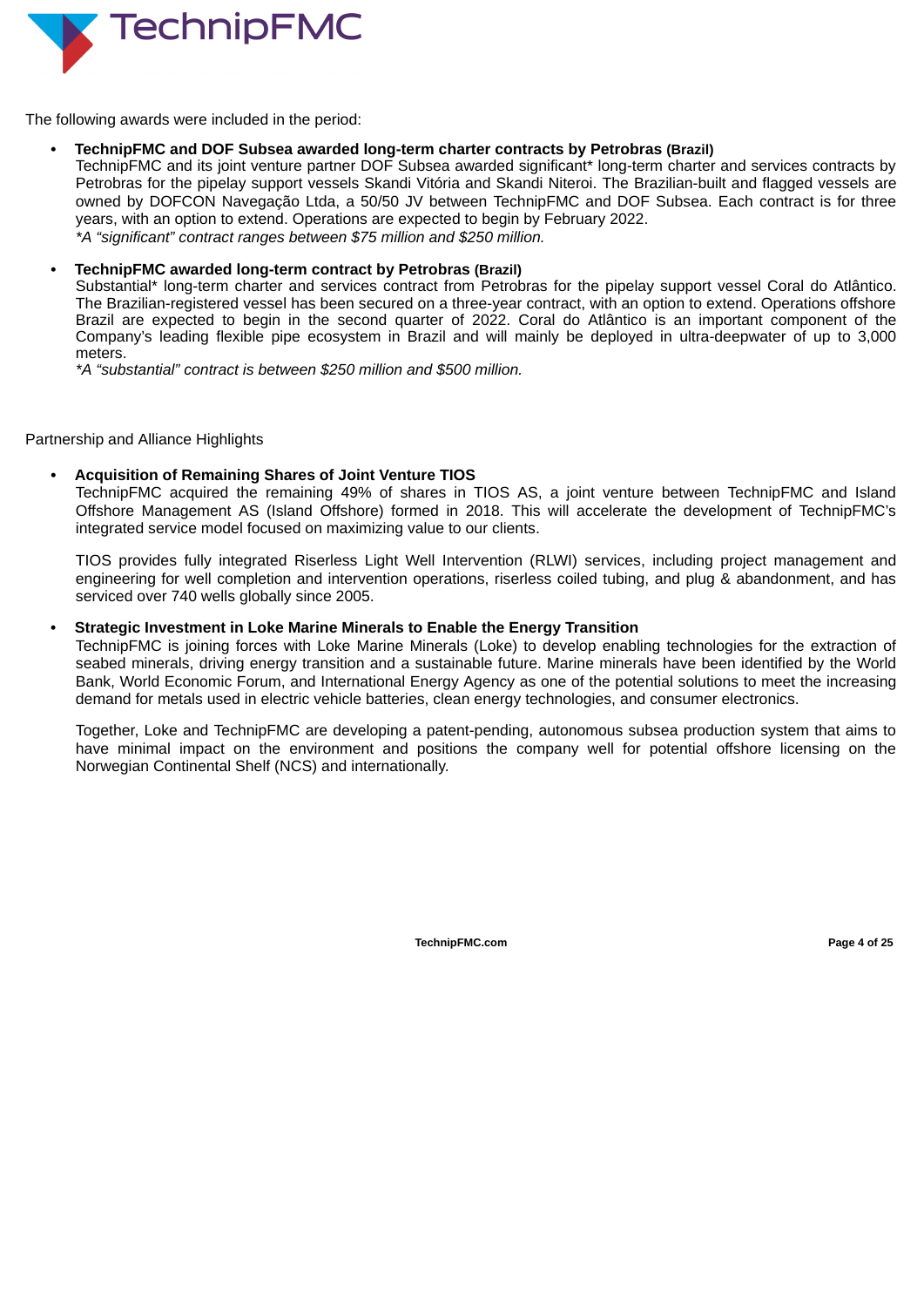

*•* **Acquisition of Magma Global to Accelerate Development of Breakthrough Composite Pipe Technologies for Conventional Energy and CO Applications 2**

Subsequent to the third quarter, TechnipFMC completed the acquisition of the outstanding shares of Magma Global (Magma), the leading provider of composite pipe technology to support the Energy Transition.

TechnipFMC originally acquired an interest in Magma in 2018, combining its strong history in flexible pipe technology with Magma's advanced composite capabilities to develop a disruptive composite pipe solution for the traditional and new energy industries.

Magma's technology enables the manufacture of Thermoplastic Composite Pipe (TCP) using Polyether Ether Ketone (PEEK) polymer, which is highly resistive to corrosive compounds, such as  $CO<sub>2</sub>$ . When combined with TechnipFMC's flexible pipe technology, this forms a Hybrid Flexible Pipe (HFP) that will be deployed in the Brazilian pre-salt fields.

Manufactured by a fully automated robotic system, PEEK TCP will also be a critical enabler for both the carbon and hydrogen transportation and storage markets, and particularly offshore applications.

## **• Strategic Alliance with Talos Energy to Provide Carbon Capture and Storage**

Subsequent to the third quarter, TechnipFMC and Talos Energy entered into a long-term strategic alliance to develop and deliver technical and commercial solutions to Carbon Capture and Storage (CCS) projects along the United States Gulf Coast. The alliance combines Talos's offshore operational strength and sub-surface expertise with TechnipFMC's extended history in subsea engineering, system integration and automation and control.

Cultivated through a shared vision to responsibly deliver CCS solutions that will help to reduce the global carbon footprint, this innovative partnership will accelerate offshore CCS adoption with reliable, specialized systems.

Under the alliance, the companies will collaborate to progress CCS opportunities through the full lifecycle of storage site characterization, front-end engineering and design (FEED), and first injection through life of field operations. This further advances the companies' leadership in the emerging Gulf Coast CCS market, building on Talos's recent successful award as the operator of the only major offshore carbon sequestration hub in the United States.

**TechnipFMC.com Page 5 of [25](#page-27-0)**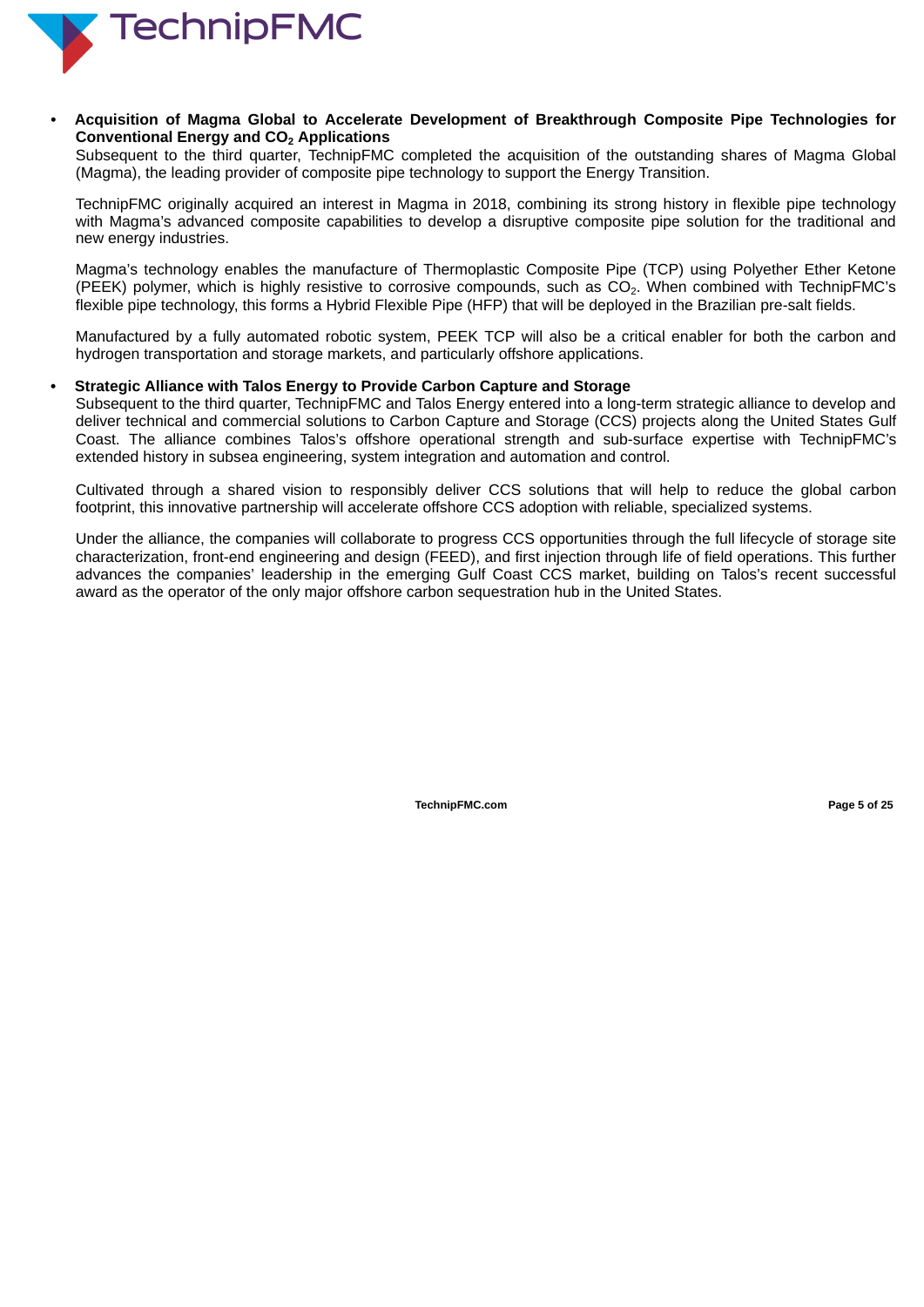

## **Surface Technologies**

## **Financial Highlights**

*Reconciliation of U.S. GAAP to non-GAAP financial measures are provided in financial schedules.*

|                                |                  | <b>Three Months Ended</b> | Change           |            |                       |  |
|--------------------------------|------------------|---------------------------|------------------|------------|-----------------------|--|
| (In millions)                  | Sep. 30,<br>2021 | Jun. 30,<br>2021          | Sep. 30,<br>2020 | Sequential | <b>Year-over-Year</b> |  |
| <b>Revenue</b>                 | \$267.3          | \$274.5                   | \$225.7          | $(2.6\%)$  | 18.4%                 |  |
| <b>Operating profit (loss)</b> | \$12.1           | \$12.9                    | \$(7.0)          | $(6.2\%)$  | n/m                   |  |
| <b>Adjusted EBITDA</b>         | \$28.4           | \$30.2                    | \$17.3           | $(6.0\%)$  | 64.2%                 |  |
| <b>Adjusted EBITDA margin</b>  | 10.6%            | 11.0 %                    | 7.7 %            | (40 bps)   | $290$ bps             |  |
|                                |                  |                           |                  |            |                       |  |
| Inbound orders                 | \$249.9          | \$268.2                   | \$207.5          | $(6.8\%)$  | 20.4%                 |  |
| <b>Backlog</b>                 | \$341.0          | \$360.4                   | \$368.9          | $(5.4\%)$  | $(7.6\%)$             |  |

Surface Technologies reported third quarter revenue of \$267.3 million, a decrease of 2.6 percent from the second quarter. Revenue decreased sequentially primarily due to the timing of large, multi-year international awards, partially offset by increased revenue in North America. The continued growth in North America was driven by higher drilling and completion activity.

Surface Technologies reported operating profit of \$12.1 million. Sequentially, operating profit decreased primarily due to lower revenue.

Surface Technologies reported adjusted EBITDA of \$28.4 million. Adjusted EBITDA decreased 6 percent when compared to the second quarter, primarily driven by lower revenue. Adjusted EBITDA margin decreased 40 basis points to 10.6 percent.

Inbound orders for the quarter were \$249.9 million, a decrease of 6.8 percent sequentially. Book-to-bill was 0.9 in the period. We expect a significant increase in international order activity in the fourth quarter, driven by several multi-year awards.

Backlog ended the period at \$341 million. Given the short-cycle nature of the business, orders are generally converted into revenue within twelve months.

**TechnipFMC.com Page 6 of [25](#page-27-0)**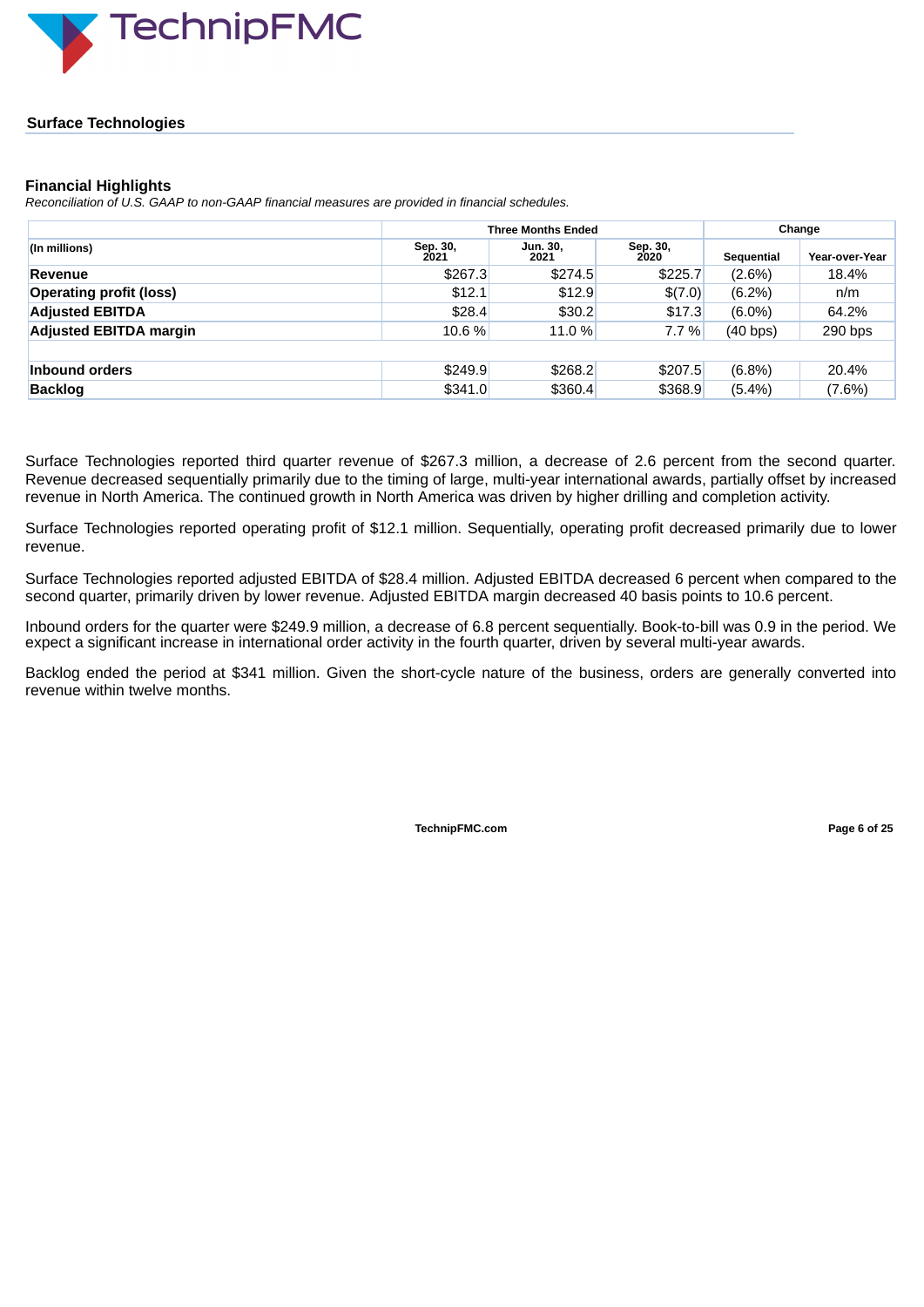

## **Corporate and Other Items** (three months ended, September 30, 2021)

Corporate expense was \$29.3 million.

Foreign exchange loss was \$6.2 million.

Net interest expense was \$39.3 million.

The provision for income taxes was \$12.3 million.

Total depreciation and amortization was \$96.5 million.

Cash provided by operating activities from continuing operations was \$135.9 million. Capital expenditures were \$47.3 million. Free cash flow from continuing operations was \$88.6 million (Exhibit 11).

The Company ended the period with cash and cash equivalents of \$1,034 million; net debt was \$1,221.8 million. Net debt declined \$401.2 million from the second quarter due in part to a tender offer in September from which we purchased \$164.1 million of 6.5% senior notes due 2026. Upon completion of the tender offer in October, we purchased an additional \$2.8 million of the outstanding notes (Exhibit 10).

## *Investment in Technip Energies*

The Company completed the partial spin-off of Technip Energies on February 16, 2021. Financial results for Technip Energies are reported as discontinued operations. The Company's investment in Technip Energies is reflected in current assets at market value.

On July 29, 2021, the Company sold 16 million shares from its retained stake in Technip Energies for gross proceeds of \$213.1 million.

On September 3, 2021, the Company announced the sale of 17.6 million shares of its retained stake in Technip Energies to HAL Holding, N.V. (HAL) for gross proceeds of approximately \$230 million. The HAL sale was completed in two tranches. The first tranche of 8.6 million shares was sold and settled in September for gross proceeds of \$114.4 million. The second tranche of 9.0 million shares was sold in September and is expected to settle before the end of October for gross proceeds of approximately \$115 million.

As of September 30, 2021, the Company's ownership stake was 30.9 million shares, or approximately 17.2% of Technip Energies' issued and outstanding share capital. Following the completion of the sale of the second tranche to HAL, the Company retains a direct stake of 21.9 million shares, representing 12.3% of Technip Energies' issued and outstanding share capital.

The Company recognized a gain in the third quarter of \$28.5 million from its equity ownership in Technip Energies. The gain was primarily related to the change in market value in the period.

**TechnipFMC.com Page 7 of Page Page Page Page Page Page Page Page Page Page Page Page Page Page Page Page Page Page Page Page Page Page Page Page Page Page Page P**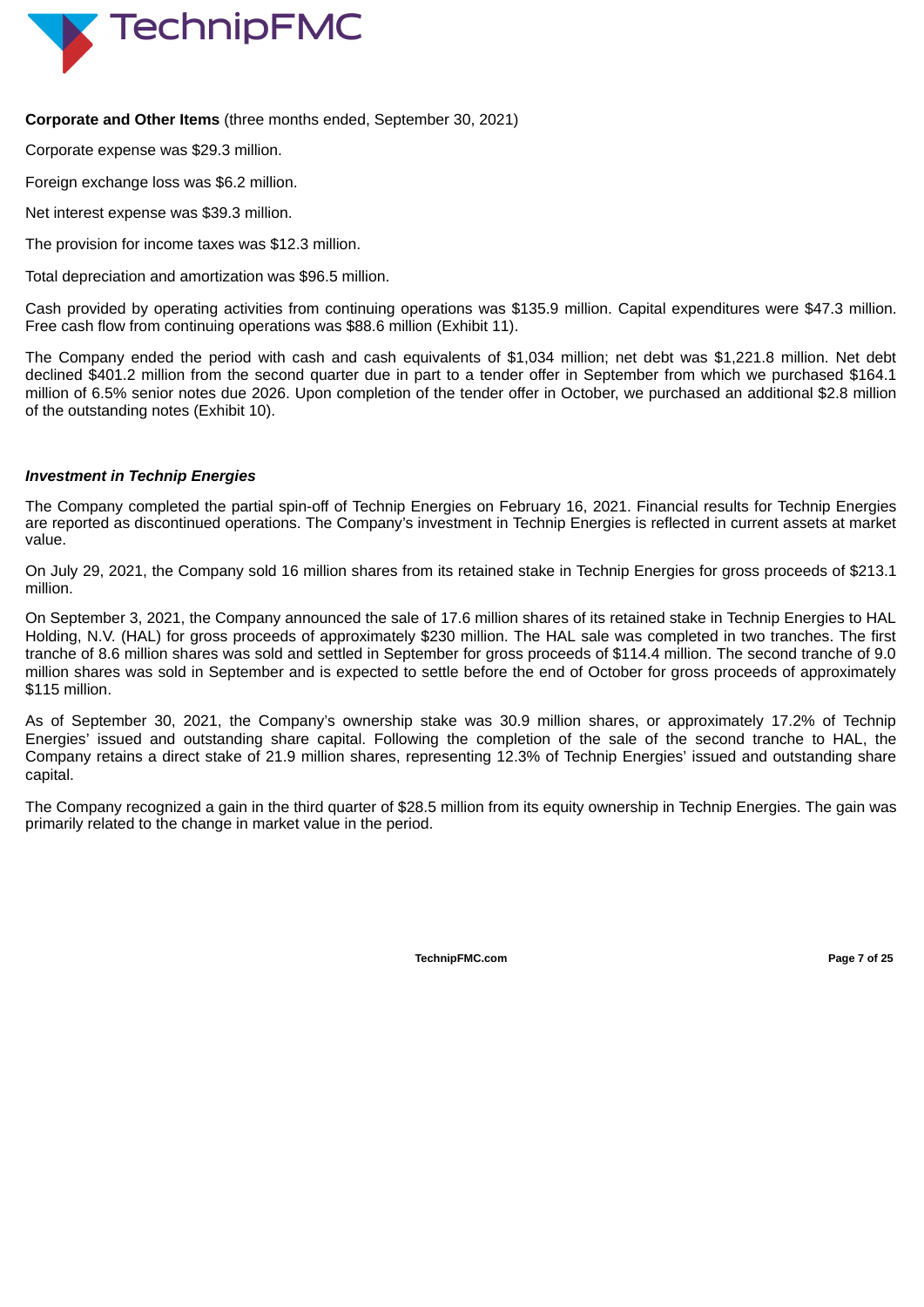

## *Additional items*

During the quarter, the Company acquired the remaining 49% interest in TIOS AS, a joint venture between the Company and Island Offshore Management AS, for cash consideration of \$48.7 million.

In 2018, we entered into a collaboration agreement with Magma Global Ltd. ("Magma Global") to develop a new generation of hybrid flexible pipe for use in offshore applications. As part of the collaboration, we purchased a 25% ownership stake in Magma Global. In October 2021, we purchased the remaining 75% ownership stake for \$64 million. The cash consideration will be paid to the shareholders of Magma Global in three installments.

**TechnipFMC.com Page 8 of [25](#page-27-0)**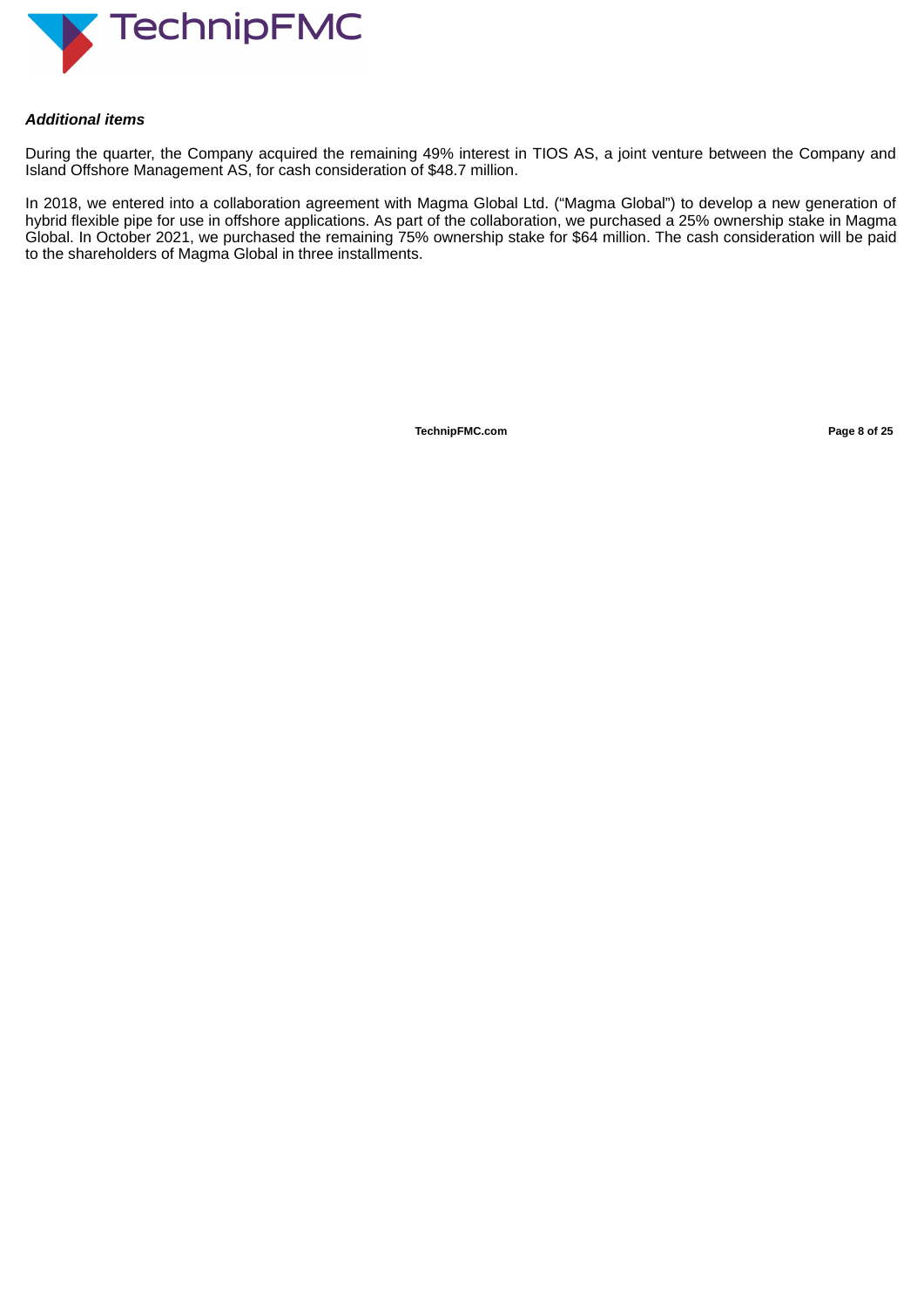

## **2021 Full-Year Financial Guidance 1**

The Company's full-year guidance for 2021 can be found in the table below. No updates were made to the previous guidance that was issued on July 21, 2021.

All segment guidance assumes no further material degradation from COVID-19-related impacts. Guidance is based on continuing operations and thus excludes the impact of Technip Energies, which is reported as discontinued operations.

| 2021 Guidance (As of July 21, 2021)                                                                                                                |                                               |  |  |  |  |  |  |  |  |
|----------------------------------------------------------------------------------------------------------------------------------------------------|-----------------------------------------------|--|--|--|--|--|--|--|--|
|                                                                                                                                                    |                                               |  |  |  |  |  |  |  |  |
| <b>Subsea</b>                                                                                                                                      | <b>Surface Technologies</b>                   |  |  |  |  |  |  |  |  |
| Revenue in a range of \$5.2 - 5.5 billion                                                                                                          | Revenue in a range of \$1,050 - 1,250 million |  |  |  |  |  |  |  |  |
| EBITDA margin in a range of 10 - 11% (excluding<br>EBITDA margin in a range of 10 - 12% (excluding charges<br>charges and credits)<br>and credits) |                                               |  |  |  |  |  |  |  |  |
|                                                                                                                                                    |                                               |  |  |  |  |  |  |  |  |
|                                                                                                                                                    | <b>TechnipFMC</b>                             |  |  |  |  |  |  |  |  |
| Corporate expense, net \$105 - 115 million<br>(includes depreciation and amortization of $\sim$ \$5 million)                                       |                                               |  |  |  |  |  |  |  |  |
| Net interest expense \$135 - 140 million                                                                                                           |                                               |  |  |  |  |  |  |  |  |
| <b>Tax provision, as reported \$85 - 95 million</b>                                                                                                |                                               |  |  |  |  |  |  |  |  |
| <b>Capital expenditures</b> approximately \$250 million                                                                                            |                                               |  |  |  |  |  |  |  |  |
| <b>IFree cash flow \$120 - 220 million</b>                                                                                                         |                                               |  |  |  |  |  |  |  |  |

 $^1$ Our guidance measures adjusted EBITDA margin, corporate expense, net, net interest expense and free cash flow are non-GAAP financial measures. We are unable to provide a reconciliation to comparable GAAP financial measures on a forward-looking basis without unreasonable effort because of the unpredictability of the individual components of the most directly comparable GAAP financial measure and the variability of items excluded from each such measure. Such information may have a significant, and potentially unpredictable, impact on our future financial results.

**TechnipFMC.com Page 9 of [25](#page-27-0)**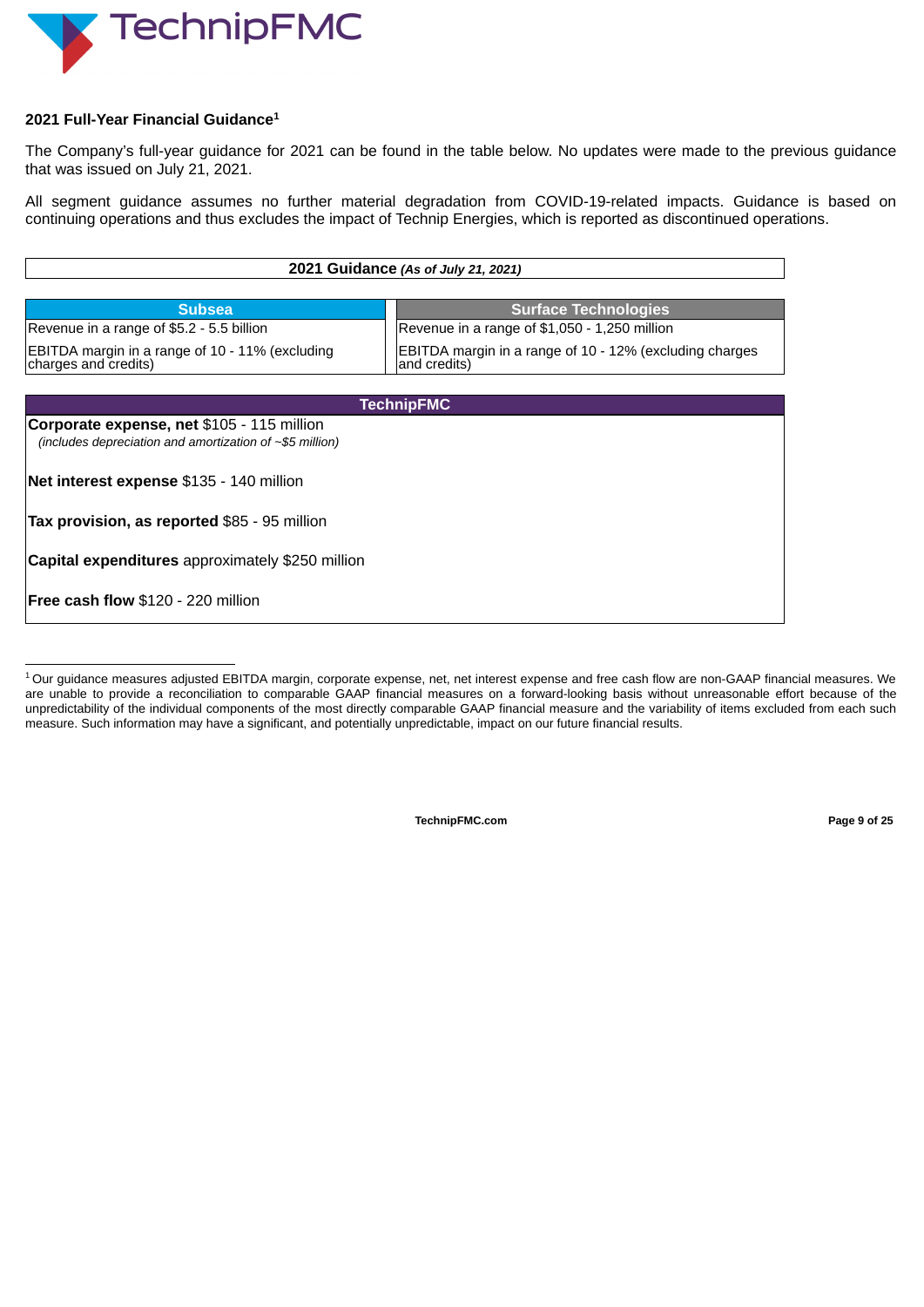

## **Analyst Day**

The Company will host an Analyst Day on Tuesday, November 16, 2021 in Houston, Texas. The general presentation session will be held from 8:30 a.m. to 12 p.m. Houston time and will be available via webcast (link to be made available prior to event).

Throughout the day, we will share more on how we are leveraging and extending our core competencies of innovation, integration and collaboration to develop both new and novel energy resources offshore.

Following the live webcast, those attending the event in-person will participate in a series of tours showcasing several of the innovative and disruptive technologies that demonstrate how TechnipFMC continues to drive change in the energy industry.

### **Teleconference**

The Company will host a teleconference on Thursday, October 21, 2021 to discuss the third quarter 2021 financial results. The call will begin at 1 p.m. London time (8 a.m. New York time). Webcast access and an accompanying presentation can be found at www.TechnipFMC.com.

An archived audio replay will be available after the event at the same website address. In the event of a disruption of service or technical difficulty during the call, information will be posted on our website.

**TechnipFMC.com Page 10 of [25](#page-27-0)**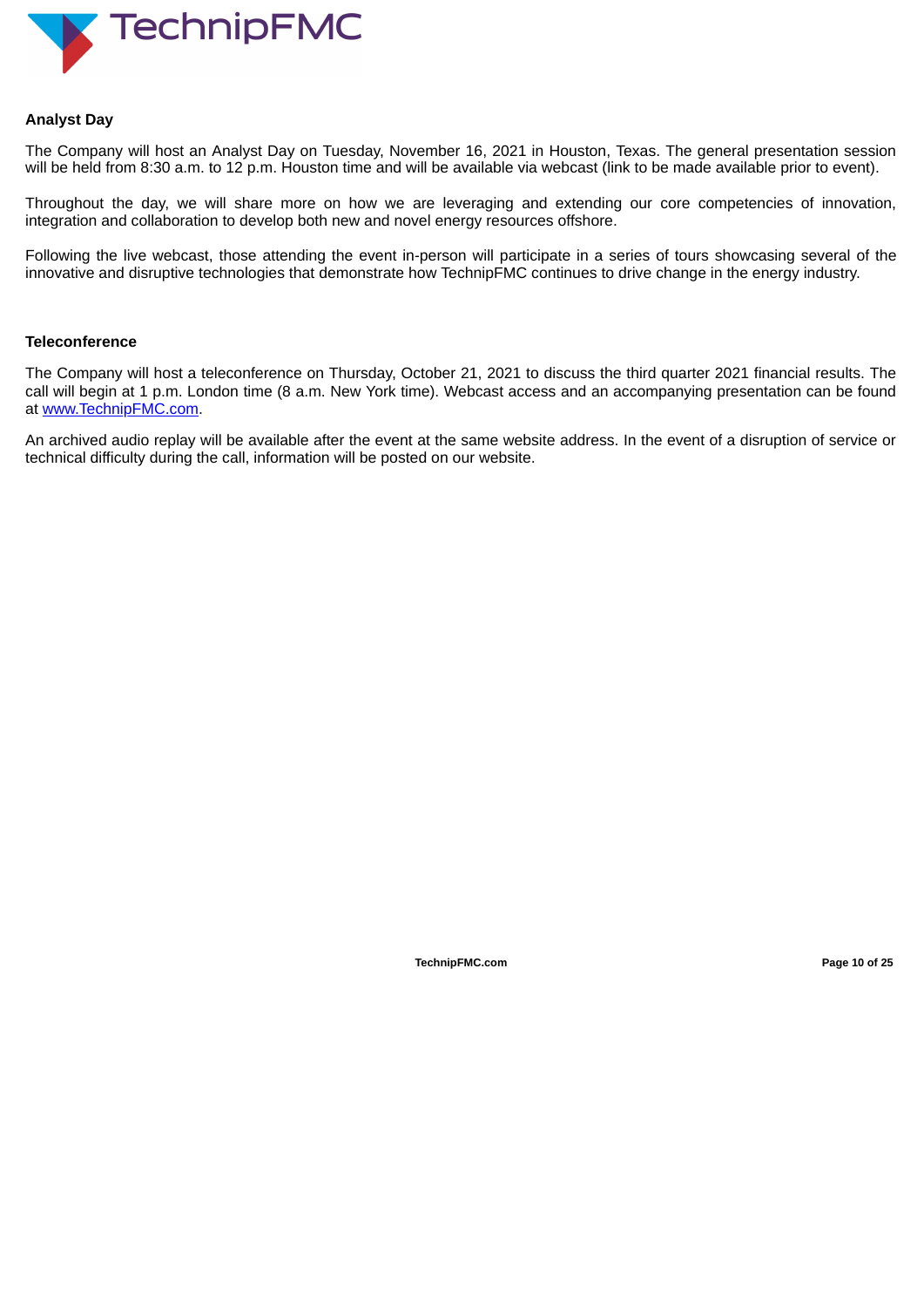

### **###**

## *About TechnipFMC*

TechnipFMC is a leading technology provider to the traditional and new energy industries; delivering fully integrated projects, *products, and services.*

With our proprietary technologies and comprehensive solutions, we are transforming our clients' project economics, helping them unlock new possibilities to develop energy resources while reducing carbon intensity and supporting their energy transition *ambitions.*

Organized in two business segments - Subsea and Surface Technologies - we will continue to advance the industry with our *pioneering integrated ecosystems (such as iEPCI™, iFEED™ and iComplete™), technology leadership and digital innovation.*

Each of our approximately 20,000 employees is driven by a commitment to our clients' success, and a culture of strong *execution, purposeful innovation, and challenging industry conventions.*

TechnipFMC uses its website as a channel of distribution of material company information. To learn more about how we are *driving change in the industry, go to www.TechnipFMC.com and follow us on Twitter @TechnipFMC.*

This communication contains "forward-looking statements" as defined in Section 27A of the United States Securities Act of 1933, as amended, and Section 21E of the United States Securities Exchange Act of 1934, as amended. Forward-looking statement usually relate to future events and anticipated revenues, earnings, cash flows, or other aspects of our operations or operating results. Forward-looking statements are often identified by words such as "guidance," "confident," "believe," "expect," "anticipate," "plan," "intend," "foresee," "should," "would," "could," "may," "will," "likely," "predicated," "estimate," "outlook" and similar expressions, including the negative thereof. The absence of these words, however, does not mean that the statements are not forward-looking. These forward-looking statements are based on our current expectations, beliefs, and assumptions concerning future developments and business conditions and their potential effect on us. While management believes these forward-looking statements are reasonable as and when made, there can be no assurance that future developments affecting us will be those that we anticipate. All of our forward-looking statements involve risks and uncertainties (some of which are significant or beyond our control) and assumptions that could cause actual results to differ materially from our historical experience and our present expectations or projections, including unpredictable trends in the demand for and price of crude oil and natural gas; competition and unanticipated changes relating to competitive factors in our industry, including ongoing industry consolidation; the COVID-19 pandemic and its impact on the demand for our products and services; our inability to develop, implement and protect new technologies and services; the cumulative loss of major contracts, customers or alliances; disruptions in the political, regulatory, economic and social conditions of the countries in which we conduct business; the refusal of DTC and Euroclear to act as depository and clearing agencies for our shares; the United Kingdom's withdrawal from the European Union; the impact of our existing and future indebtedness and the restrictions on our operations by terms of the agreements governing our existing indebtedness; the risks caused by our acquisition and divestiture activities; the risks caused by fixed-price contracts; any delays and cost overruns of new capital asset construction projects for vessels and manufacturing facilities; our failure to deliver our backlog; our reliance on subcontractors, suppliers and our joint venture partners; a failure or breach of our IT infrastructure or that of our subcontractors, suppliers or joint venture partners, including as a result of cyber-attacks; the risks of pirates endangering our maritime employees and assets; potential liabilities inherent in the industries in which we operate or have operated; our failure to comply with numerous laws and regulations, including those related to environmental protection, health and safety, labor and employment, import/export controls, currency exchange, bribery and corruption, taxation, privacy, data protection and data

**TechnipFMC.com Page 11 of [25](#page-27-0)**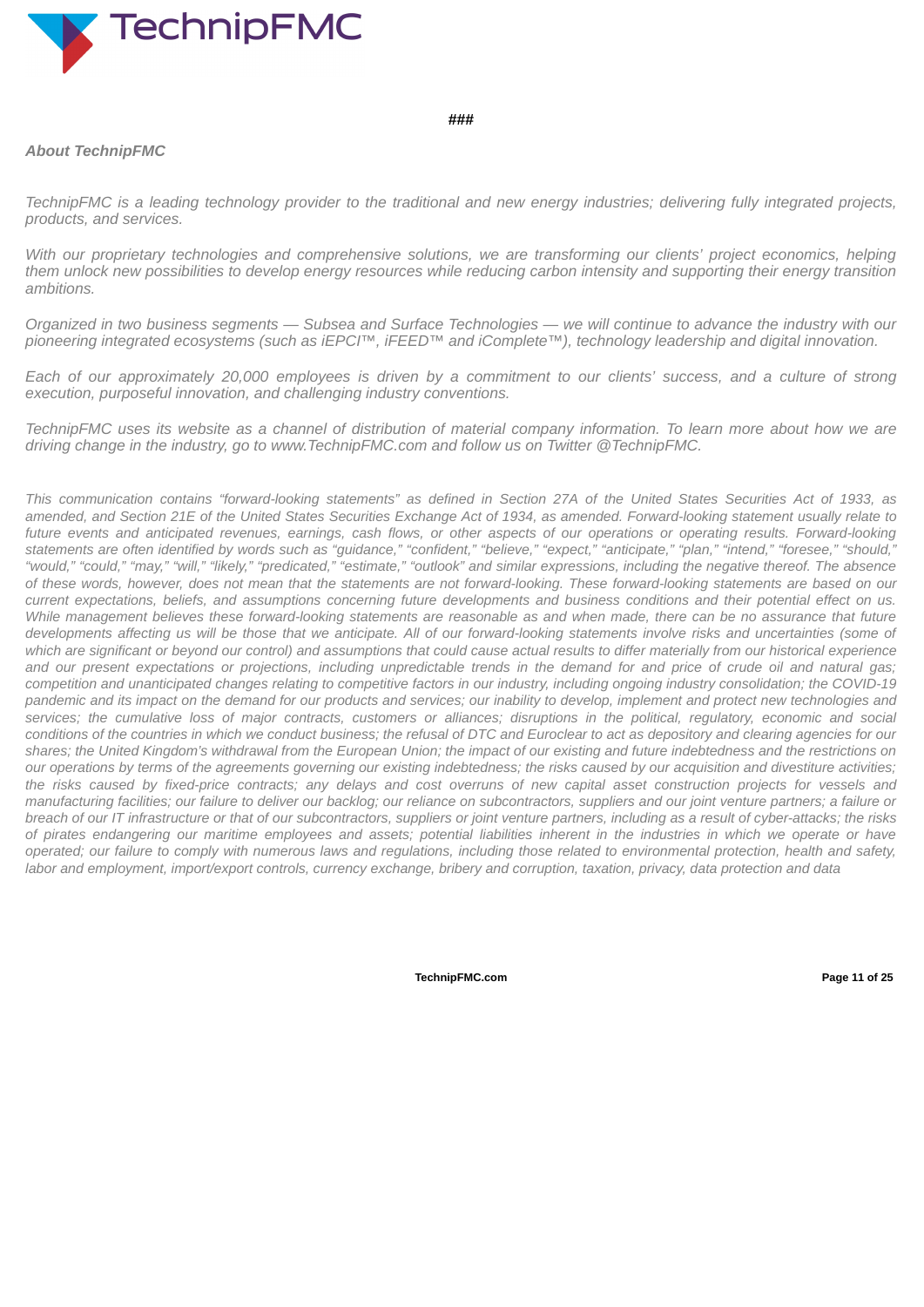**TechnipFMC** 

security; the additional restrictions on dividend payouts or share repurchases as an English public limited company; uninsured claims and litigation against us, including intellectual property litigation; tax laws, treaties and regulations and any unfavorable findings by relevant tax authorities; the uncertainties related to the anticipated benefits or our future liabilities in connection with the spin-off of Technip Energies (the "Spin-off"); any negative changes in Technip Energies' results of operations, cash flows and financial position, which impact the value of our remaining investment therein; potential departure of our key managers and employees; adverse seasonal and weather conditions and unfavorable currency exchange rate and risk in connection with our defined benefit pension plan commitments and other risks as discussed in Part I, Item 1A, "Risk Factors" of our Annual Report on Form 10-K for the fiscal year ended December 31, 2020 and Part II, Item 1A, "Risk *Factors" of our subsequently filed Quarterly Reports on Form 10-Q.*

We caution you not to place undue reliance on any forward-looking statements, which speak only as of the date hereof. We undertake no obligation to publicly update or revise any of our forward-looking statements after the date they are made, whether as a result of new *information, future events or otherwise, except to the extent required by law.*

## **Contacts**

## **Investor relations**

Matt Seinsheimer Vice President, Investor Relations Tel: +1 281 260 3665 Email: Matt Seinsheimer

James Davis Senior Manager, Investor Relations Tel: +1 281 260 3665 Email: James Davis

## **Media relations**

Nicola Cameron Vice President, Corporate Communications Tel: +44 383 742 297 Email: Nicola Cameron

Catie Tuley Director, Public Relations Tel: +1 281 591 5405 Email: Catie Tuley

**TechnipFMC.com Page 12 of [25](#page-27-0)**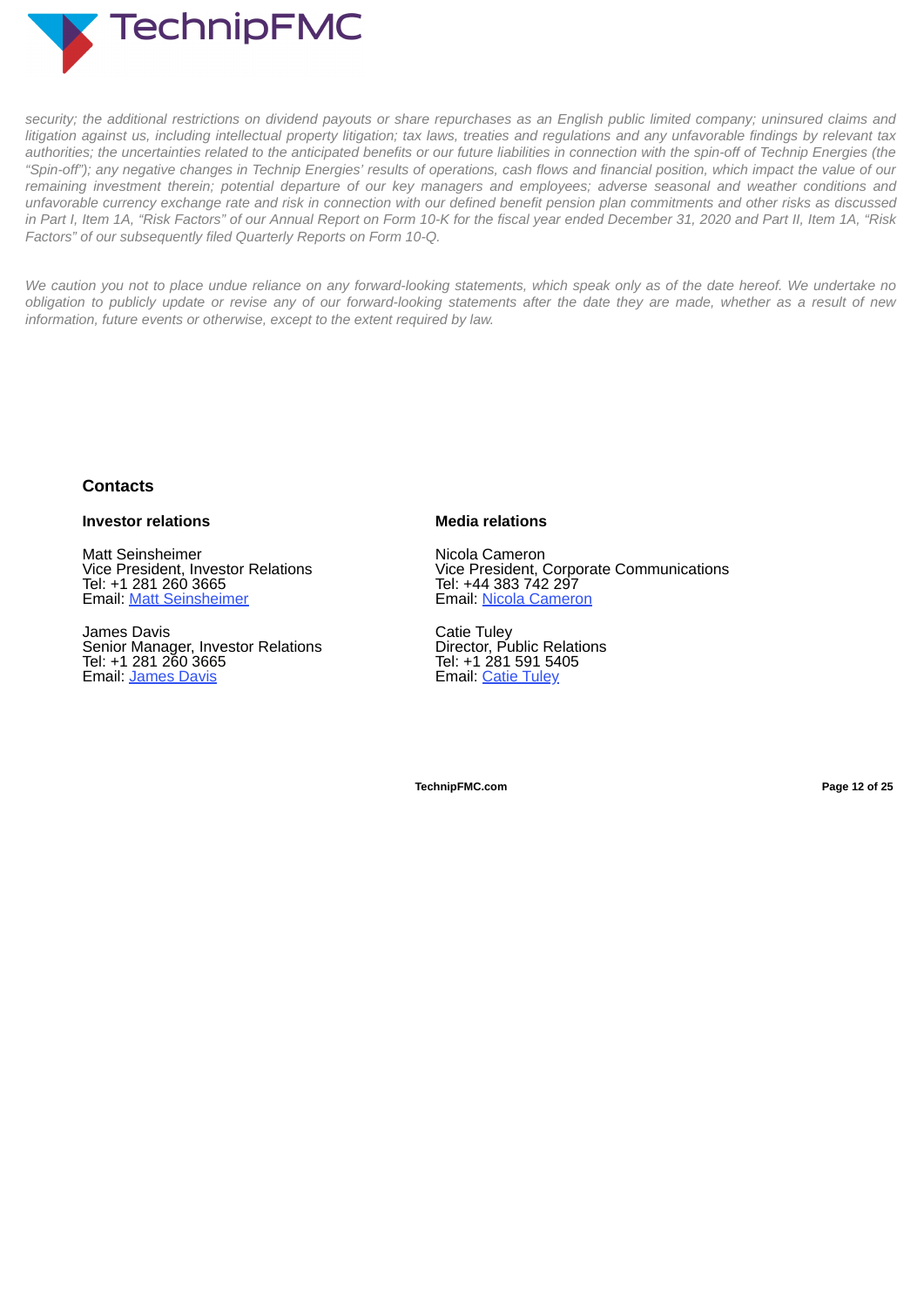## **TECHNIPFMC PLC AND CONSOLIDATED SUBSIDIARIES CONDENSED CONSOLIDATED STATEMENTS OF INCOME (In millions, except per share data)**

|                                                                                     |                   |     |                                  |                | (Unaudited)              |               |               |                |           |  |
|-------------------------------------------------------------------------------------|-------------------|-----|----------------------------------|----------------|--------------------------|---------------|---------------|----------------|-----------|--|
|                                                                                     |                   |     | <b>Three Months Ended</b>        |                | <b>Nine Months Ended</b> |               |               |                |           |  |
|                                                                                     | September 30,     |     | <b>June 30,</b><br>September 30, |                |                          |               | September 30, |                |           |  |
|                                                                                     | 2021              |     | 2021                             |                | 2020                     |               | 2021          |                | 2020      |  |
| Revenue                                                                             | \$<br>1,579.4     | \$  | 1,668.8                          | <sup>\$</sup>  | 1,727.5                  | <sup>\$</sup> | 4.880.2       | $\mathcal{S}$  | 4.930.3   |  |
| Costs and expenses                                                                  | 1,543.4           |     | 1,636.3                          |                | 1,774.9                  |               | 4,810.5       |                | 8,336.0   |  |
|                                                                                     | 36.0              |     | 32.5                             |                | (47.4)                   |               | 69.7          |                | (3,405.7) |  |
| Other (expense) income, net                                                         | (35.9)            |     | 11.8                             |                | 20.8                     |               | 19.2          |                | 29.4      |  |
| Income (loss) from investment in Technip Energies                                   | 28.5              |     | (146.8)                          |                |                          |               | 351.8         |                |           |  |
| Income (loss) before net interest expense and income taxes                          | 28.6              |     | (102.5)                          |                | (26.6)                   |               | 440.7         |                | (3,376.3) |  |
| Net interest expense                                                                | (39.3)            |     | (35.2)                           |                | (23.1)                   |               | (109.0)       |                | (72.7)    |  |
| Loss on early extinguishment of debt                                                | (16.0)            |     |                                  |                |                          |               | (39.5)        |                |           |  |
| Income (loss) before income taxes                                                   | (26.7)            |     | (137.7)                          |                | (49.7)                   |               | 292.2         |                | (3,449.0) |  |
| Provision for income taxes                                                          | 12.3              |     | 34.9                             |                | 9.1                      |               | 71.7          |                | 13.5      |  |
| Income (loss) from continuing operations                                            | (39.0)            |     | (172.6)                          |                | (58.8)                   |               | 220.5         |                | (3,462.5) |  |
| Net income from continuing operations attributable to non-<br>controlling interests | (1.6)             |     | (2.1)                            |                | (5.9)                    |               | (5.5)         |                | (14.6)    |  |
| Income (loss) from continuing operations attributable to<br>TechnipFMC plc          | (40.6)            |     | (174.7)                          |                | (64.7)                   |               | 215.0         |                | (3,477.1) |  |
| Income (loss) from discontinued operations                                          | 8.4               |     | 7.7                              |                | 65.2                     |               | (44.1)        |                | 238.5     |  |
| Income from discontinued operations attributable to non-<br>controlling interests   |                   |     |                                  |                | (4.4)                    |               | (1.9)         |                | (9.7)     |  |
| Net income (loss) attributable to TechnipFMC plc                                    | \$<br>(32.2)      | \$  | (167.0)                          | $\mathfrak{S}$ | (3.9)                    | $\mathbb{S}$  | 169.0         | $\mathfrak{S}$ | (3,248.3) |  |
| Earnings (loss) per share from continuing operations                                |                   |     |                                  |                |                          |               |               |                |           |  |
| Basic and diluted                                                                   | \$<br>$(0.09)$ \$ |     | $(0.39)$ \$                      |                | (0.14)                   | -\$           | 0.48          | \$             | (7.75)    |  |
| Diluted                                                                             | \$<br>(0.09)      | -\$ | $(0.39)$ \$                      |                | (0.14)                   | \$            | 0.47          | \$             | (7.75)    |  |
| Earnings (loss) per share from discontinued operations                              |                   |     |                                  |                |                          |               |               |                |           |  |
| Basic and diluted                                                                   | \$<br>0.02        | -\$ | 0.02                             | - \$           | 0.14                     | \$            | $(0.10)$ \$   |                | 0.51      |  |
| Earnings (loss) per share attributable to TechnipFMC plc                            |                   |     |                                  |                |                          |               |               |                |           |  |
| Basic and diluted                                                                   | \$<br>$(0.07)$ \$ |     | $(0.37)$ \$                      |                | $(0.01)$ \$              |               | 0.38          | \$             | (7.24)    |  |
| Diluted                                                                             | \$<br>$(0.07)$ \$ |     | $(0.37)$ \$                      |                | $(0.01)$ \$              |               | 0.37          | \$             | (7.24)    |  |
| Weighted average shares outstanding:                                                |                   |     |                                  |                |                          |               |               |                |           |  |
| <b>Basic</b>                                                                        | 450.7             |     | 450.6                            |                | 449.4                    |               | 450.4         |                | 448.4     |  |
| Diluted                                                                             | 450.7             |     | 450.6                            |                | 449.4                    |               | 454.7         |                | 448.4     |  |
| Cash dividends declared per share                                                   | \$                | \$  |                                  | \$             |                          | \$            |               | \$             | 0.13      |  |

**TechnipFMC.com Page 13 of [25](#page-27-0)**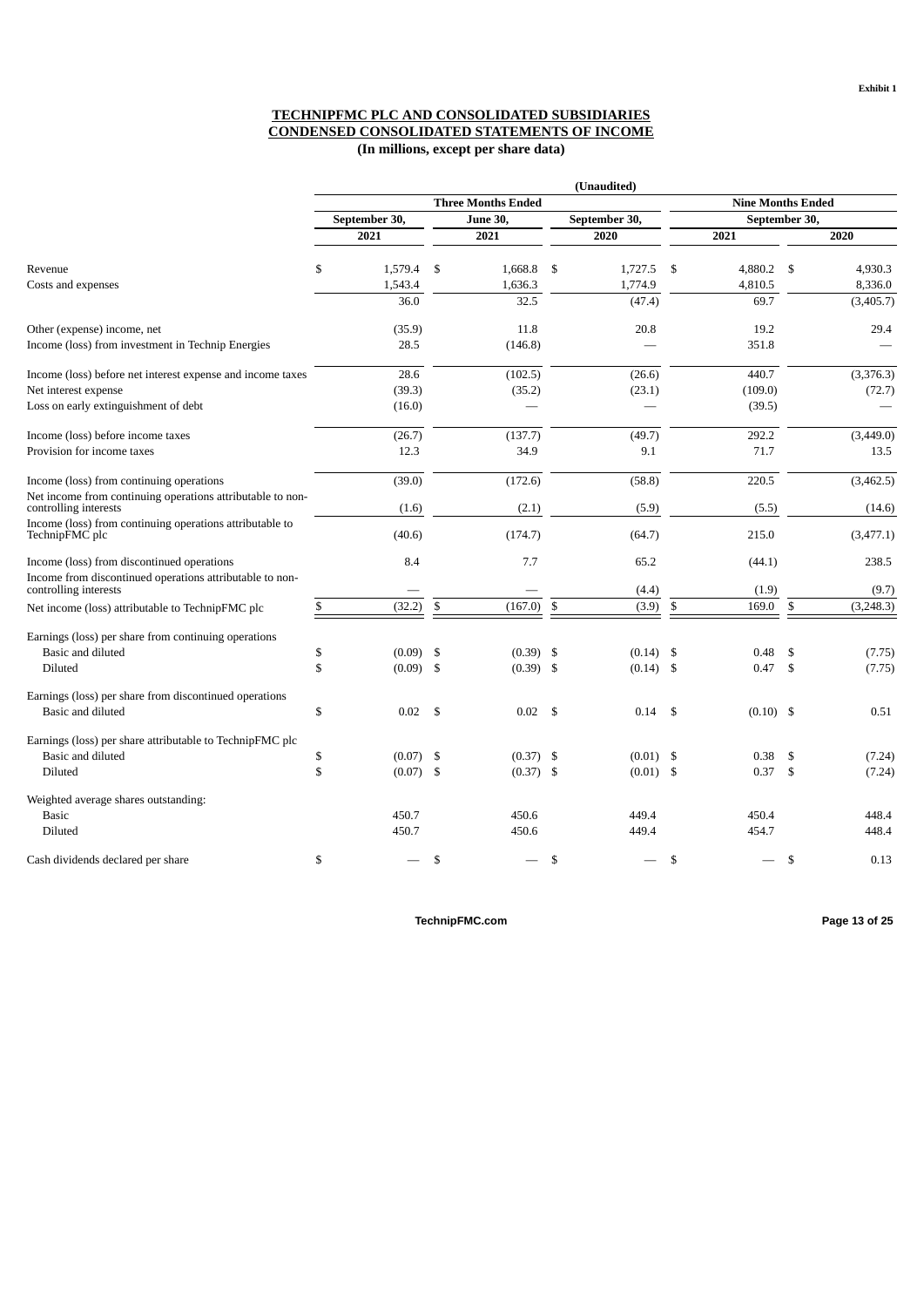## **TECHNIPFMC PLC AND CONSOLIDATED SUBSIDIARIES BUSINESS SEGMENT DATA (In millions)**

|                                                                  |                   |    |                           |    | (Unaudited)   |      |                          |     |           |  |  |
|------------------------------------------------------------------|-------------------|----|---------------------------|----|---------------|------|--------------------------|-----|-----------|--|--|
|                                                                  |                   |    | <b>Three Months Ended</b> |    |               |      | <b>Nine Months Ended</b> |     |           |  |  |
|                                                                  | September 30,     |    | <b>June 30,</b>           |    | September 30, |      | September 30,            |     |           |  |  |
|                                                                  | 2021              |    | 2021                      |    | 2020          | 2021 |                          |     | 2020      |  |  |
| Revenue                                                          |                   |    |                           |    |               |      |                          |     |           |  |  |
| Subsea                                                           | \$<br>1,312.1     | \$ | 1,394.3                   | \$ | 1,501.8       | \$   | 4,092.9                  | \$  | 4,133.4   |  |  |
| Surface Technologies                                             | 267.3             |    | 274.5                     |    | 225.7         |      | 787.3                    |     | 796.9     |  |  |
|                                                                  | 1,579.4           | \$ | 1,668.8                   | \$ | 1,727.5       | \$   | 4,880.2                  | \$  | 4,930.3   |  |  |
| <b>Income (loss) before income taxes</b>                         |                   |    |                           |    |               |      |                          |     |           |  |  |
| Segment operating profit (loss)                                  |                   |    |                           |    |               |      |                          |     |           |  |  |
| Subsea                                                           | \$<br>23.5        | -S | $72.4$ \$                 |    | 20.3          | \$   | 132.9                    | -\$ | (2,806.0) |  |  |
| Surface Technologies                                             | 12.1              |    | 12.9                      |    | (7.0)         |      | 33.2                     |     | (444.4)   |  |  |
| Total segment operating profit (loss)                            | 35.6              |    | 85.3                      |    | 13.3          |      | 166.1                    |     | (3,250.4) |  |  |
| Corporate items                                                  |                   |    |                           |    |               |      |                          |     |           |  |  |
| Corporate expense <sup>(1)</sup>                                 | \$<br>$(29.3)$ \$ |    | $(30.3)$ \$               |    | $(25.3)$ \$   |      | $(88.4)$ \$              |     | (72.1)    |  |  |
| Net interest expense and loss on early extinguishment<br>of debt | (55.3)            |    | (35.2)                    |    | (23.1)        |      | (148.5)                  |     | (72.7)    |  |  |
|                                                                  |                   |    |                           |    |               |      | 351.8                    |     |           |  |  |
| Income (loss) from investment in Technip Energies                | 28.5              |    | (146.8)                   |    |               |      |                          |     |           |  |  |
| Foreign exchange gains (losses)                                  | (6.2)             |    | (10.7)                    |    | (14.6)        |      | 11.2                     |     | (53.8)    |  |  |
| Total corporate items                                            | (62.3)            |    | (223.0)                   |    | (63.0)        |      | 126.1                    |     | (198.6)   |  |  |
| Income (loss) before income taxes (2)                            | (26.7)            | \$ | (137.7)                   | \$ | (49.7)        | \$   | 292.2                    | \$  | (3,449.0) |  |  |

(1) Corporate expense primarily includes corporate staff expenses, share-based compensation expenses, and other employee benefits.

(2) Includes amounts attributable to non-controlling interests.

**TechnipFMC.com Page 14 of [25](#page-27-0)**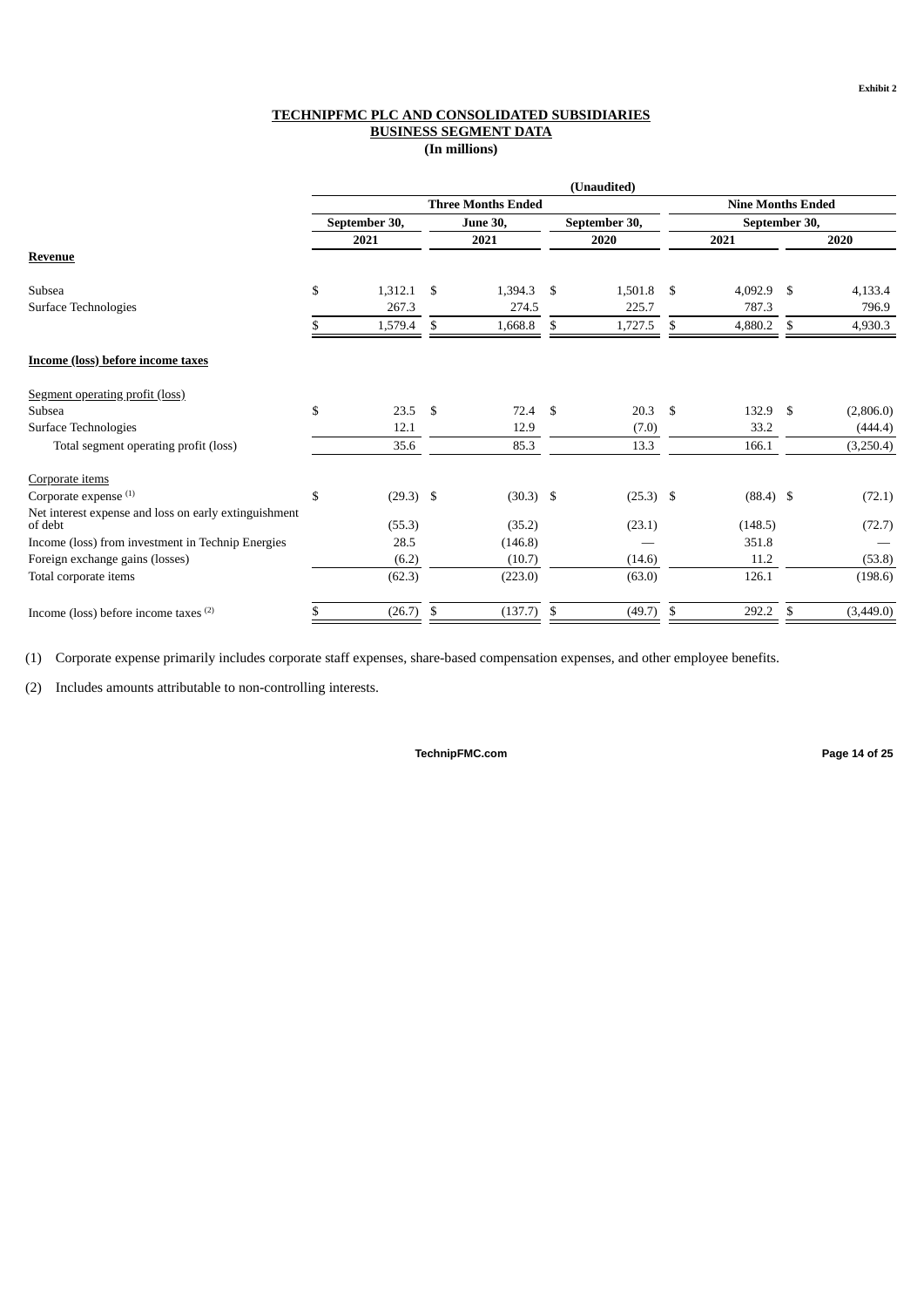## **TECHNIPFMC PLC AND CONSOLIDATED SUBSIDIARIES BUSINESS SEGMENT DATA (In millions, unaudited)**

|                                |               | <b>Nine Months Ended</b> |    |                           |                       |                      |                       |              |  |                    |  |  |
|--------------------------------|---------------|--------------------------|----|---------------------------|-----------------------|----------------------|-----------------------|--------------|--|--------------------|--|--|
| Inbound Orders <sup>(1)</sup>  | September 30, |                          |    | <b>June 30,</b>           |                       | September 30,        | September 30,         |              |  |                    |  |  |
|                                |               | 2021                     |    | 2021                      |                       | 2020                 | 2021                  |              |  | 2020               |  |  |
| Subsea                         | \$            | $1,116.0$ \$             |    | $1,291.3$ \$              |                       | $1,607.1$ \$         |                       | $3,926.1$ \$ |  | 3,290.9            |  |  |
| Surface Technologies           |               | 249.9                    | -S | 268.2                     |                       | 207.5                |                       | 721.4        |  | 760.9              |  |  |
| Total inbound orders           |               | $1,365.9$ \$             |    | 1,559.5                   | -S                    | 1,814.6              | -S                    | $4,647.5$ \$ |  | 4,051.8            |  |  |
| Order Backlog <sup>(2)</sup>   |               |                          |    | <b>September 30, 2021</b> |                       | <b>June 30, 2021</b> |                       |              |  | September 30, 2020 |  |  |
| Subsea<br>Surface Technologies |               |                          | \$ |                           | $6,661.4$ \$<br>341.0 |                      | $6,951.6$ \$<br>360.4 |              |  | 7,218.0<br>368.9   |  |  |
| Total order backlog            |               |                          |    |                           | $7,002.4$ \$          |                      | 7,312.0               | S            |  | 7,586.9            |  |  |

(1) Inbound orders represent the estimated sales value of confirmed customer orders received during the reporting period.

(2) Order backlog is calculated as the estimated sales value of unfilled, confirmed customer orders at the reporting date.

**TechnipFMC.com Page 15 of [25](#page-27-0)**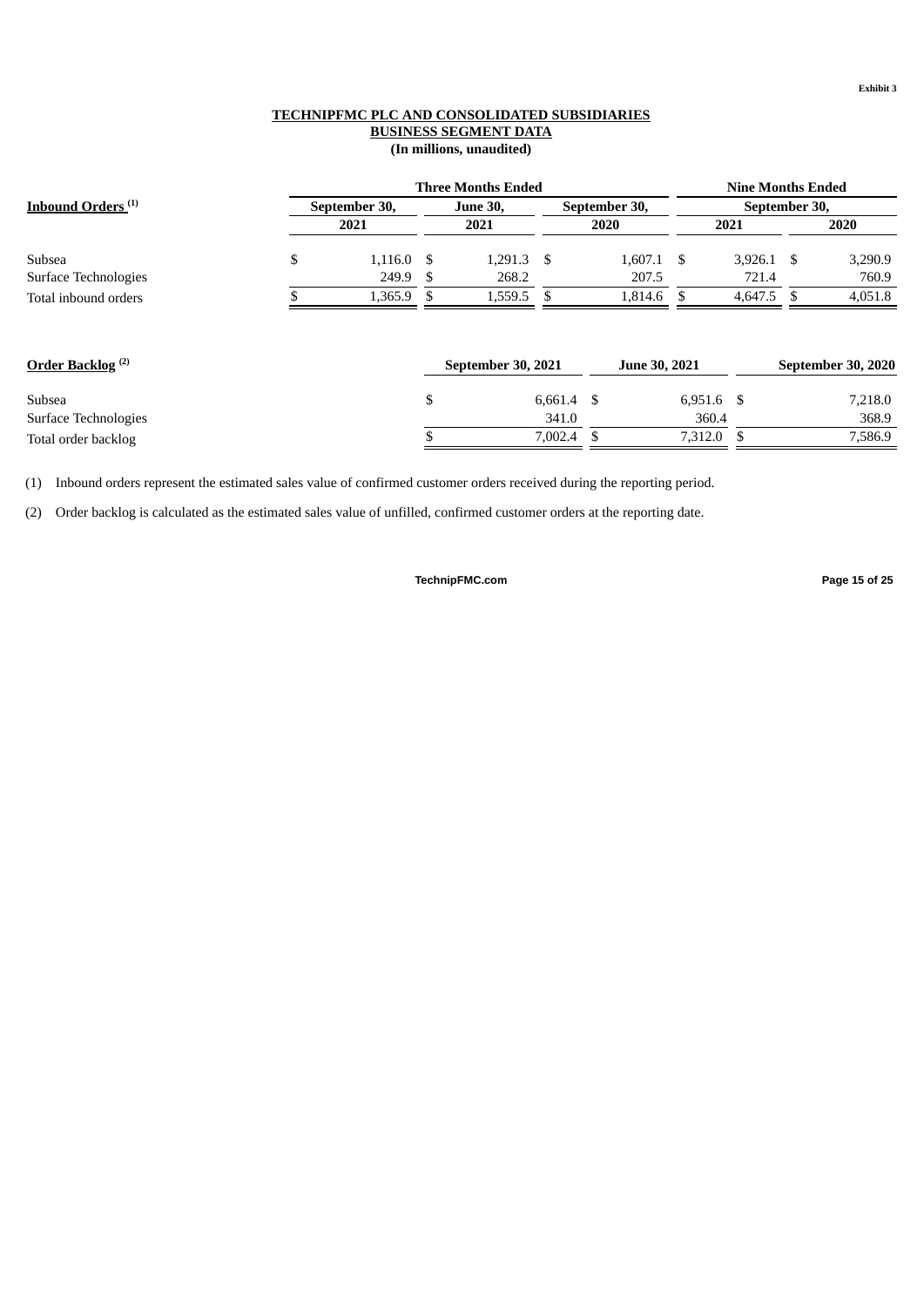#### **TECHNIPFMC PLC AND CONSOLIDATED SUBSIDIARIES CONDENSED CONSOLIDATED BALANCE SHEETS**

**(In millions)**

|                                                       | (Unaudited)           |      |                      |
|-------------------------------------------------------|-----------------------|------|----------------------|
|                                                       | September 30,<br>2021 |      | December 31,<br>2020 |
| Cash and cash equivalents                             | \$<br>1,034.0         | - \$ | 1,269.2              |
| Trade receivables, net                                | 1,128.9               |      | 987.7                |
| Contract assets                                       | 1,027.0               |      | 886.8                |
| Inventories, net                                      | 1,069.8               |      | 1,252.8              |
| Other current assets                                  | 852.2                 |      | 1,323.1              |
| Investment in Technip Energies                        | 485.3                 |      |                      |
| Current assets of discontinued operations             |                       |      | 5,725.1              |
| Total current assets                                  | 5,597.2               |      | 11,444.7             |
| Property, plant and equipment, net                    | 2,619.0               |      | 2,756.2              |
| Intangible assets, net                                | 786.4                 |      | 851.3                |
| Other assets                                          | 1,251.0               |      | 1,356.9              |
| Non-current assets of discontinued operations         |                       |      | 3,283.5              |
| <b>Total assets</b>                                   | \$<br>10,253.6        | \$   | 19,692.6             |
| Short-term debt and current portion of long-term debt | \$<br>282.2           | \$.  | 624.7                |
| Accounts payable, trade                               | 1,238.0               |      | 1,201.0              |
| <b>Contract liabilities</b>                           | 914.6                 |      | 1,046.8              |
| Other current liabilities                             | 1,256.1               |      | 1,446.2              |
| Current liabilities of discontinued operations        |                       |      | 6,096.5              |
| Total current liabilities                             | 3,690.9               |      | 10,415.2             |
| Long-term debt, less current portion                  | 1,973.6               |      | 2,835.5              |
| Other liabilities                                     | 1,069.7               |      | 1,102.6              |
| Non-current liabilities of discontinued operations    |                       |      | 1,081.3              |
| Redeemable non-controlling interest                   |                       |      | 43.7                 |
| TechnipFMC plc stockholders' equity                   | 3,497.1               |      | 4,154.2              |
| Non-controlling interests                             | 22.3                  |      | 40.4                 |
| Non-controlling interests of discontinued operations  |                       |      | 19.7                 |
| Total liabilities and equity                          | \$<br>10,253.6        | \$   | 19,692.6             |

**TechnipFMC.com Page 16 of [25](#page-27-0)**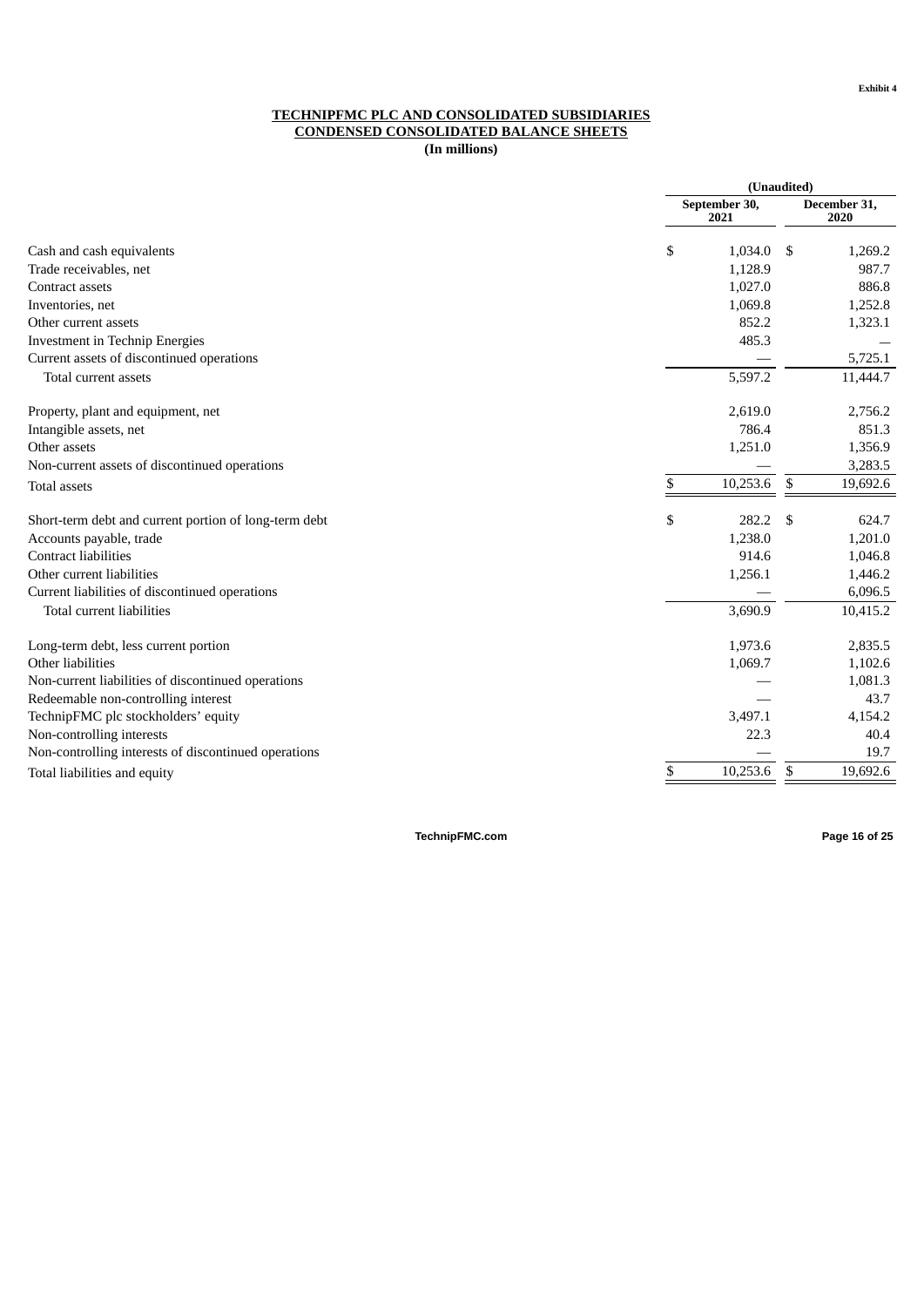## **TECHNIPFMC PLC AND CONSOLIDATED SUBSIDIARIES CONSOLIDATED STATEMENTS OF CASH FLOWS (In millions, unaudited)**

|                                                                                                                       | <b>Three Months Ended</b><br>September 30, | Nine Months Ended September 30, |                 |  |  |  |
|-----------------------------------------------------------------------------------------------------------------------|--------------------------------------------|---------------------------------|-----------------|--|--|--|
| (In millions)                                                                                                         | 2021                                       | 2021                            | 2020            |  |  |  |
| Cash provided (required) by operating activities                                                                      |                                            |                                 |                 |  |  |  |
| Net income (loss) from continuing operations                                                                          | \$<br>(39.0)                               | \$<br>220.5                     | \$<br>(3,462.5) |  |  |  |
| Adjustments to reconcile income (loss) from continuing operations to cash provided (required) by operating activities |                                            |                                 |                 |  |  |  |
| Depreciation                                                                                                          | 73.3                                       | 219.0                           | 222.3           |  |  |  |
| Amortization                                                                                                          | 23.2                                       | 70.7                            | 76.0            |  |  |  |
| Impairments                                                                                                           | 1.3                                        | 20.9                            | 3,244.7         |  |  |  |
| Employee benefit plan and share-based compensation costs                                                              | 12.0                                       | 22.5                            | 36.3            |  |  |  |
| Deferred income tax benefit, net                                                                                      | (25.0)                                     | (39.0)                          | (5.8)           |  |  |  |
| Income from investment in Technip Energies                                                                            | (28.5)                                     | (351.8)                         |                 |  |  |  |
| Unrealized gains on derivative instruments and foreign exchange                                                       | (80.7)                                     | (19.3)                          | (26.9)          |  |  |  |
| (Income) loss from equity affiliates, net of dividends received                                                       | 29.8                                       | 9.4                             | (46.5)          |  |  |  |
| Loss on early extinguishment of debt                                                                                  | 16.0                                       | 39.5                            |                 |  |  |  |
| Other                                                                                                                 |                                            | (19.0)                          | (1.9)           |  |  |  |
|                                                                                                                       | (22.9)                                     |                                 |                 |  |  |  |
| Changes in operating assets and liabilities, net of effects of acquisitions                                           |                                            |                                 |                 |  |  |  |
| Trade receivables, net and contract assets                                                                            | 33.5                                       | (320.0)                         | (45.3)          |  |  |  |
| Inventories, net                                                                                                      | 43.3                                       | 165.9                           | (20.7)          |  |  |  |
| Accounts payable, trade                                                                                               | (30.4)                                     | 78.0                            | (236.0)         |  |  |  |
| <b>Contract liabilities</b>                                                                                           | 102.1                                      | (104.8)                         | (33.3)          |  |  |  |
| Income taxes payable (receivable), net                                                                                | 5.3                                        | 178.9                           | (34.4)          |  |  |  |
| Other current assets and liabilities, net                                                                             | 22.9                                       | 57.4                            | 644.9           |  |  |  |
| Other non-current assets and liabilities, net                                                                         | (0.3)                                      | 2.7                             | (21.2)          |  |  |  |
| Cash provided by operating activities from continuing operations                                                      | 135.9                                      | 231.5                           | 289.7           |  |  |  |
| Cash provided (required) by operating activities from discontinued operations                                         |                                            | 66.3                            | (187.6)         |  |  |  |
| Cash provided by operating activities                                                                                 | 135.9                                      | 297.8                           | 102.1           |  |  |  |
|                                                                                                                       |                                            |                                 |                 |  |  |  |
| Cash provided (required) by investing activities                                                                      |                                            |                                 |                 |  |  |  |
| Capital expenditures                                                                                                  | (47.3)                                     | (131.2)                         | (227.3)         |  |  |  |
| Proceeds from redemption of debt securities                                                                           | 3.2                                        | 27.4                            | 3.9             |  |  |  |
| Payment to acquire debt securities                                                                                    | $\overline{\phantom{0}}$                   | (29.1)                          | (3.9)           |  |  |  |
| Proceeds from sales of assets                                                                                         | 7.0                                        | 95.7                            | 23.0            |  |  |  |
| Cash received from divestiture                                                                                        |                                            |                                 | 2.5             |  |  |  |
| Proceeds from sale of investment in Technip Energies                                                                  | 326.4                                      | 784.5                           |                 |  |  |  |
| Proceeds from repayment of advances to joint venture                                                                  |                                            | 12.5                            | 12.5            |  |  |  |
| Other                                                                                                                 |                                            |                                 | (1.0)           |  |  |  |
| Cash provided (required) by investing activities from continuing operations                                           | 289.3                                      | 759.8                           | (190.3)         |  |  |  |
| Cash required by investing activities from discontinued operations                                                    |                                            | (4.5)                           | (22.1)          |  |  |  |
|                                                                                                                       |                                            |                                 |                 |  |  |  |
| Cash provided (required) by investing activities                                                                      | 289.3                                      | 755.3                           | (212.4)         |  |  |  |
| Cash provided (required) by financing activities                                                                      |                                            |                                 |                 |  |  |  |
| Net decrease in short-term debt                                                                                       | (8.2)                                      | (31.3)                          | (2.0)           |  |  |  |
| Net decrease in commercial paper                                                                                      |                                            | (974.3)                         | (251.3)         |  |  |  |
| Proceeds from issuance of long-term debt                                                                              |                                            | 1,164.4                         | 223.2           |  |  |  |
| Repayments of long-term debt                                                                                          | (176.4)                                    | (1, 242.2)                      | (423.9)         |  |  |  |
| Dividends paid                                                                                                        |                                            |                                 | (59.2)          |  |  |  |
| Payments for debt issuance costs                                                                                      |                                            | (53.5)                          |                 |  |  |  |
| Acquisition of non-controlling interest                                                                               |                                            | (48.6)                          |                 |  |  |  |
|                                                                                                                       | (48.6)                                     |                                 |                 |  |  |  |
| Payments related to taxes withheld on share-based compensation                                                        |                                            | (2.4)                           | (6.4)           |  |  |  |
| Other                                                                                                                 | (0.3)                                      | (1.4)                           |                 |  |  |  |
| Cash required by financing activities from continuing operations                                                      | (233.5)                                    | (1, 189.3)                      | (519.6)         |  |  |  |
| Cash required by financing activities from discontinued operations                                                    |                                            | (79.1)                          | (392.2)         |  |  |  |
| Cash required by financing activities                                                                                 | (233.5)                                    | (1, 268.4)                      | (911.8)         |  |  |  |
| Effect of changes in foreign exchange rates on cash and cash equivalents                                              | (12.6)                                     | (19.9)                          | 75.9            |  |  |  |
| Change in cash and cash equivalents                                                                                   | 179.1                                      | (235.2)                         | (946.2)         |  |  |  |
| Cash and cash equivalents, beginning of period                                                                        | 854.9                                      | 1,269.2                         | 5,190.2         |  |  |  |
| Cash and cash equivalents, end of period                                                                              | \$<br>1,034.0                              | 1,034.0<br>\$                   | 4,244.0<br>\$   |  |  |  |
|                                                                                                                       |                                            |                                 |                 |  |  |  |

**TechnipFMC.com Page 17 of [25](#page-27-0)**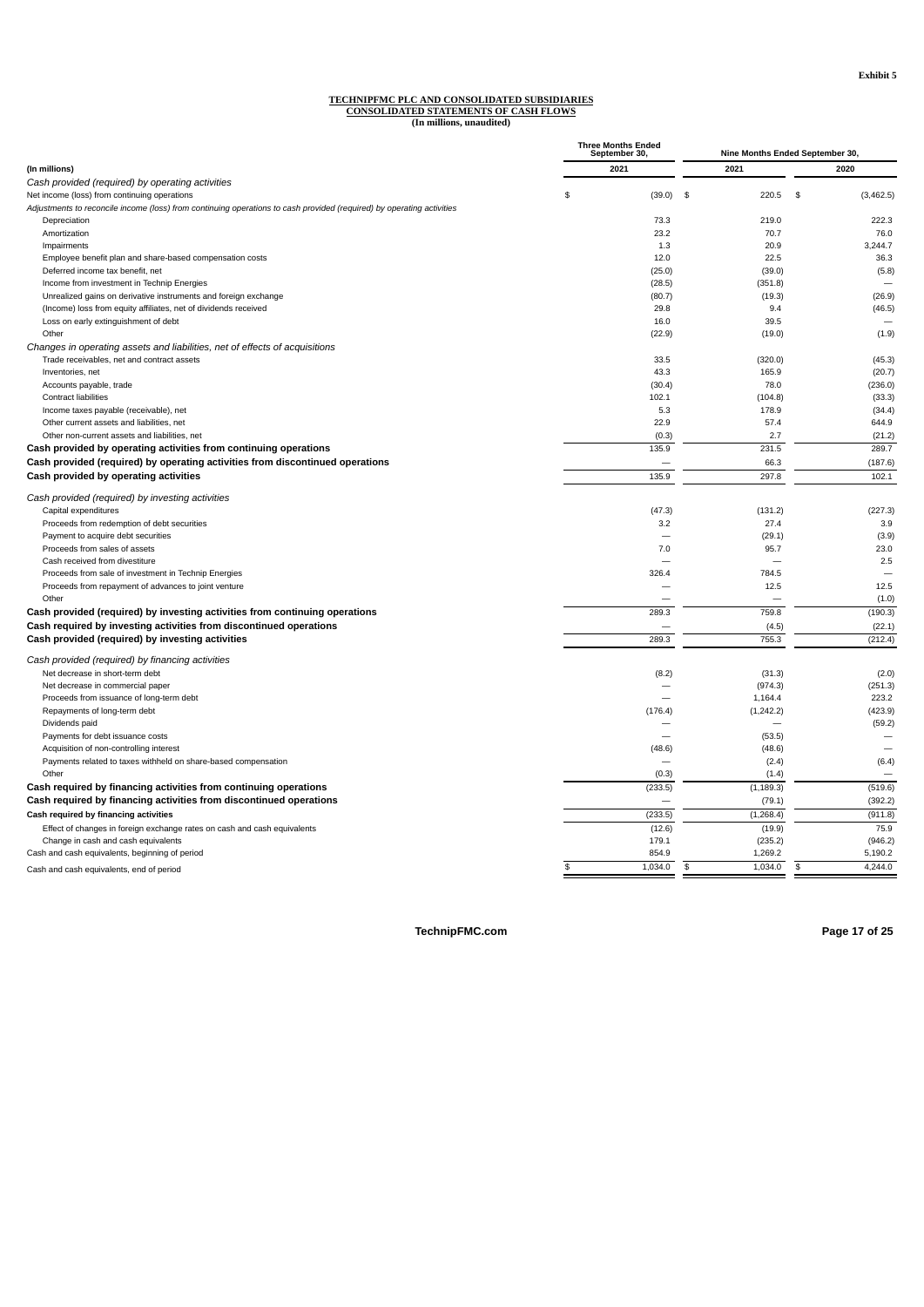#### **TECHNIPFMC PLC AND CONSOLIDATED SUBSIDIARIES RECONCILIATION OF GAAP TO NON-GAAP FINANCIAL MEASURES (In millions, unaudited)**

#### **Charges and Credits**

In addition to financial results determined in accordance with U.S. generally accepted accounting principles (GAAP), the third quarter 2021 Earnings Release also includes non-GAAP financial measures (as defined in Item<br>10 excluding charges and credits; Earnings before net interest expense, income taxes, depreciation and amortization, excluding charges and credits ("Adjusted EBITDA"); and net cash) are non-GAAP financial measures.<br>Management measures in determining certain incentive compensation. The foregoing non-GAAP financial measures should be considered by investors in addition to, not as a substitute for or superior to, other measures of financial<br>perfor

|                                                                                                  |                                                                                   |      |                                                                                             |    |                                      | <b>Three Months Ended</b>                                              |                                                                                        |    |                                         |      |                                                                                                                  |
|--------------------------------------------------------------------------------------------------|-----------------------------------------------------------------------------------|------|---------------------------------------------------------------------------------------------|----|--------------------------------------|------------------------------------------------------------------------|----------------------------------------------------------------------------------------|----|-----------------------------------------|------|------------------------------------------------------------------------------------------------------------------|
|                                                                                                  |                                                                                   |      |                                                                                             |    |                                      | September 30, 2021                                                     |                                                                                        |    |                                         |      |                                                                                                                  |
|                                                                                                  | <b>Loss from</b><br>continuing<br>operations<br>attributable to<br>TechnipFMC plc |      | Income<br>attributable to non-<br>controlling<br>interests from<br>continuing<br>operations |    | <b>Provision for</b><br>income taxes | Net interest expense<br>and loss on early<br>extinguishment of<br>debt | <b>Income before net</b><br>interest expense<br>and income taxes<br>(Operating profit) |    | <b>Depreciation and</b><br>amortization |      | <b>Earnings before</b><br>net interest<br>expense, income<br>taxes, depreciation<br>and amortization<br>(EBITDA) |
| TechnipFMC plc, as reported                                                                      | (40.6)                                                                            | - \$ | 1.6                                                                                         | S. | 12.3                                 | \$<br>55.3                                                             | 28.6                                                                                   | -S | 96.5                                    | - \$ | 125.1                                                                                                            |
| Charges and (credits):                                                                           |                                                                                   |      |                                                                                             |    |                                      |                                                                        |                                                                                        |    |                                         |      |                                                                                                                  |
| Impairment and other charges                                                                     | 38.0                                                                              |      |                                                                                             |    |                                      |                                                                        | 38.0                                                                                   |    |                                         |      | 38.0                                                                                                             |
| Restructuring and other charges                                                                  | 6.1                                                                               |      |                                                                                             |    | (0.1)                                |                                                                        | 6.0                                                                                    |    |                                         |      | 6.0                                                                                                              |
| Income from investment in Technip Energies                                                       | (28.5)                                                                            |      | _                                                                                           |    | -                                    | -                                                                      | (28.5)                                                                                 |    |                                         |      | (28.5)                                                                                                           |
| Adjusted financial measures                                                                      | (25.0)                                                                            |      | 1.6                                                                                         |    | 12.2                                 | 55.3                                                                   | 44.1                                                                                   |    | 96.5                                    |      | 140.6                                                                                                            |
| Diluted loss per share from continuing operations<br>attributable to TechnipFMC plc, as reported | \$<br>(0.09)                                                                      |      |                                                                                             |    |                                      |                                                                        |                                                                                        |    |                                         |      |                                                                                                                  |
| Adjusted diluted loss per share from continuing<br>operations attributable to TechnipFMC plc     | \$<br>(0.06)                                                                      |      |                                                                                             |    |                                      |                                                                        |                                                                                        |    |                                         |      |                                                                                                                  |

|                                                                                                  |                                                                                     |      |                                                                                                |   |                                                   |    | <b>Three Months Ended</b> |   |                                                                                                  |   |                                         |                                                                                                                  |
|--------------------------------------------------------------------------------------------------|-------------------------------------------------------------------------------------|------|------------------------------------------------------------------------------------------------|---|---------------------------------------------------|----|---------------------------|---|--------------------------------------------------------------------------------------------------|---|-----------------------------------------|------------------------------------------------------------------------------------------------------------------|
|                                                                                                  |                                                                                     |      |                                                                                                |   |                                                   |    | June 30, 2021             |   |                                                                                                  |   |                                         |                                                                                                                  |
|                                                                                                  | Income (loss) from<br>continuing<br>operations<br>attributable to<br>TechnipFMC plc |      | <b>Income attributable</b><br>to non-controlling<br>interests from<br>continuing<br>operations |   | <b>Provision</b><br>(benefit) for<br>income taxes |    | Net interest expense      |   | <b>Income (loss)</b><br>before net interest<br>expense and<br>income taxes<br>(Operating profit) |   | <b>Depreciation and</b><br>amortization | <b>Earnings before net</b><br>interest expense,<br>income taxes,<br>depreciation and<br>amortization<br>(EBITDA) |
| TechnipFMC plc, as reported                                                                      | (174.7)                                                                             | - \$ | 2.1                                                                                            | S | 34.9                                              | .S | 35.2                      | ъ | (102.5)                                                                                          | s | 98.0                                    | (4.5)                                                                                                            |
| Charges and (credits):                                                                           |                                                                                     |      |                                                                                                |   |                                                   |    |                           |   |                                                                                                  |   |                                         |                                                                                                                  |
| Impairment and other charges                                                                     | 0.8                                                                                 |      |                                                                                                |   |                                                   |    |                           |   | 0.8                                                                                              |   |                                         | 0.8                                                                                                              |
| Restructuring and other charges                                                                  | 1.1                                                                                 |      |                                                                                                |   | 0.1                                               |    |                           |   | 1.2                                                                                              |   |                                         | 1.2                                                                                                              |
| Loss from investment in Technip Energies                                                         | 146.8                                                                               |      |                                                                                                |   | $\overline{\phantom{a}}$                          |    | --                        |   | 146.8                                                                                            |   |                                         | 146.8                                                                                                            |
| Adjusted financial measures                                                                      | (26.0)                                                                              |      | 2.1                                                                                            |   | 35.0                                              |    | 35.2                      |   | 46.3                                                                                             |   | 98.0                                    | 144.3                                                                                                            |
| Diluted loss per share from continuing operations<br>attributable to TechnipFMC plc, as reported | (0.39)                                                                              |      |                                                                                                |   |                                                   |    |                           |   |                                                                                                  |   |                                         |                                                                                                                  |

Adjusted diluted loss per share from continuing operations attributable to TechnipFMC plc \$ (0.06)

**TechnipFMC.com Page 18 of [25](#page-27-0)**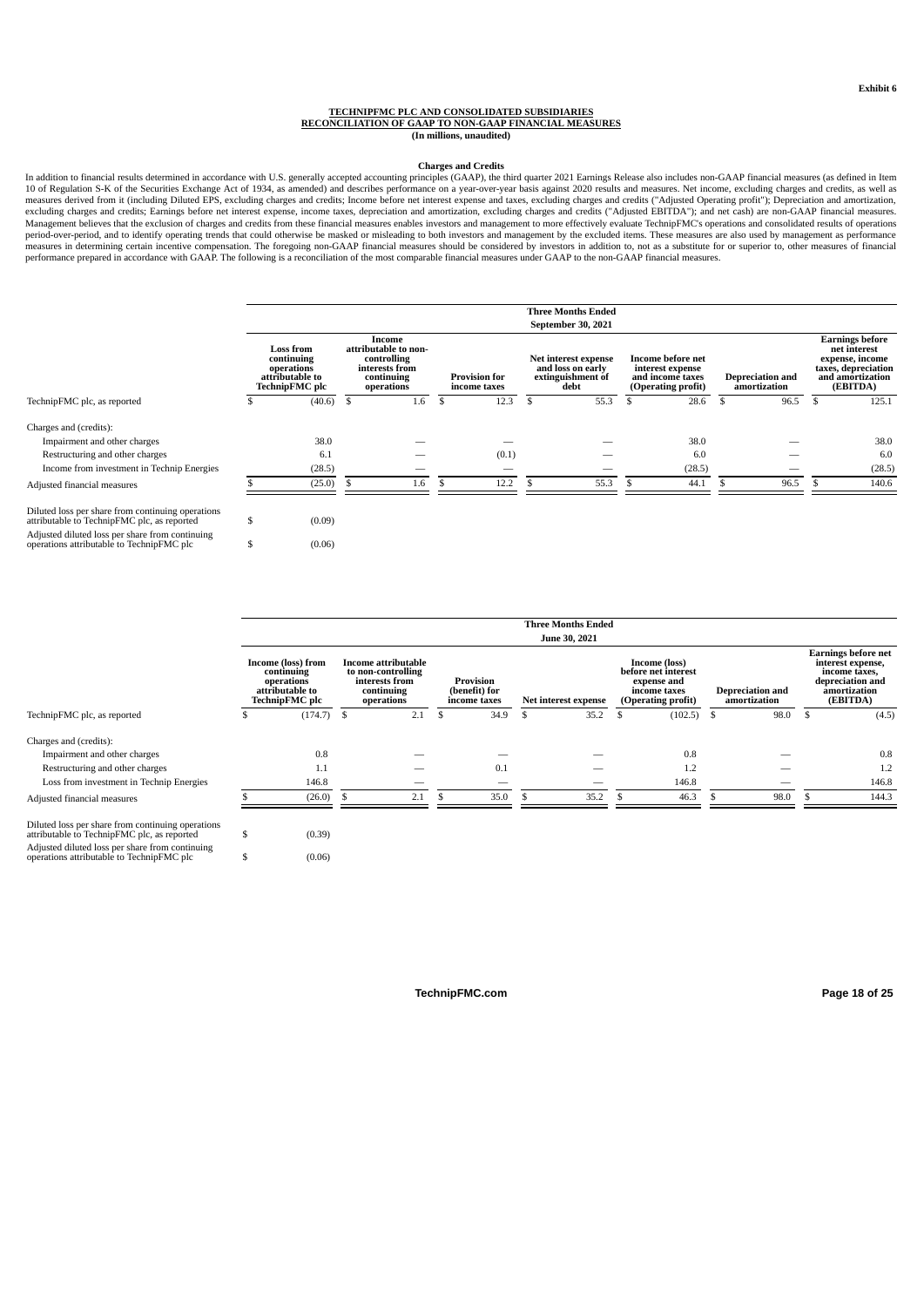#### **Exhibit 6**

## TECHNIPFMC PLC AND CONSOLIDATED SUBSIDIARIES<br>RECONCILIATION OF GAAP TO NON-GAAP FINANCIAL MEASURES<br>In millions, unaudited)

|                                                                                                                                                                                                  |          |                                                                                   |      |                                                                                             |   |                                      |   | <b>Three Months Ended</b>      |    |                                                                                           |     |                                         |     |                                                                                                                  |
|--------------------------------------------------------------------------------------------------------------------------------------------------------------------------------------------------|----------|-----------------------------------------------------------------------------------|------|---------------------------------------------------------------------------------------------|---|--------------------------------------|---|--------------------------------|----|-------------------------------------------------------------------------------------------|-----|-----------------------------------------|-----|------------------------------------------------------------------------------------------------------------------|
|                                                                                                                                                                                                  |          |                                                                                   |      |                                                                                             |   |                                      |   | September 30, 2020             |    |                                                                                           |     |                                         |     |                                                                                                                  |
|                                                                                                                                                                                                  |          | <b>Loss from</b><br>continuing<br>operations<br>attributable to<br>TechnipFMC plc |      | Income<br>attributable to non-<br>controlling<br>interests from<br>continuing<br>operations |   | <b>Provision for</b><br>income taxes |   | <b>Net interest</b><br>expense |    | Income (loss)<br>before net interest<br>expense and<br>income taxes<br>(Operating profit) |     | <b>Depreciation and</b><br>amortization |     | <b>Earnings before</b><br>net interest<br>expense, income<br>taxes, depreciation<br>and amortization<br>(EBITDA) |
| TechnipFMC plc, as reported                                                                                                                                                                      | Ъ.       | (64.7)                                                                            | - \$ | 5.9                                                                                         | ъ | 9.1                                  | S | 23.1                           | .S | (26.6)                                                                                    | - S | 94.2                                    | -\$ | 67.6                                                                                                             |
| Charges and (credits):                                                                                                                                                                           |          |                                                                                   |      |                                                                                             |   |                                      |   |                                |    |                                                                                           |     |                                         |     |                                                                                                                  |
| Impairment and other charges                                                                                                                                                                     |          | 19.3                                                                              |      |                                                                                             |   | 3.7                                  |   |                                |    | 23.0                                                                                      |     |                                         |     | 23.0                                                                                                             |
| Restructuring and other charges                                                                                                                                                                  |          | 8.4                                                                               |      |                                                                                             |   | 1.0                                  |   |                                |    | 9.4                                                                                       |     |                                         |     | 9.4                                                                                                              |
| Direct COVID-19 expenses                                                                                                                                                                         |          | 17.3                                                                              |      |                                                                                             |   | 3.8                                  |   |                                |    | 21.1                                                                                      |     |                                         |     | 21.1                                                                                                             |
| Adjusted financial measures                                                                                                                                                                      |          | (19.7)                                                                            |      | 5.9                                                                                         |   | 17.6                                 |   | 23.1                           |    | 26.9                                                                                      |     | 94.2                                    |     | 121.1                                                                                                            |
| Diluted loss per share from continuing operations<br>attributable to TechnipFMC plc, as reported<br>Adjusted diluted loss per share from continuing<br>operations attributable to TechnipFMC plc | \$<br>\$ | (0.14)<br>(0.04)                                                                  |      |                                                                                             |   |                                      |   |                                |    |                                                                                           |     |                                         |     |                                                                                                                  |

**TechnipFMC.com Page 19 of [25](#page-27-0)**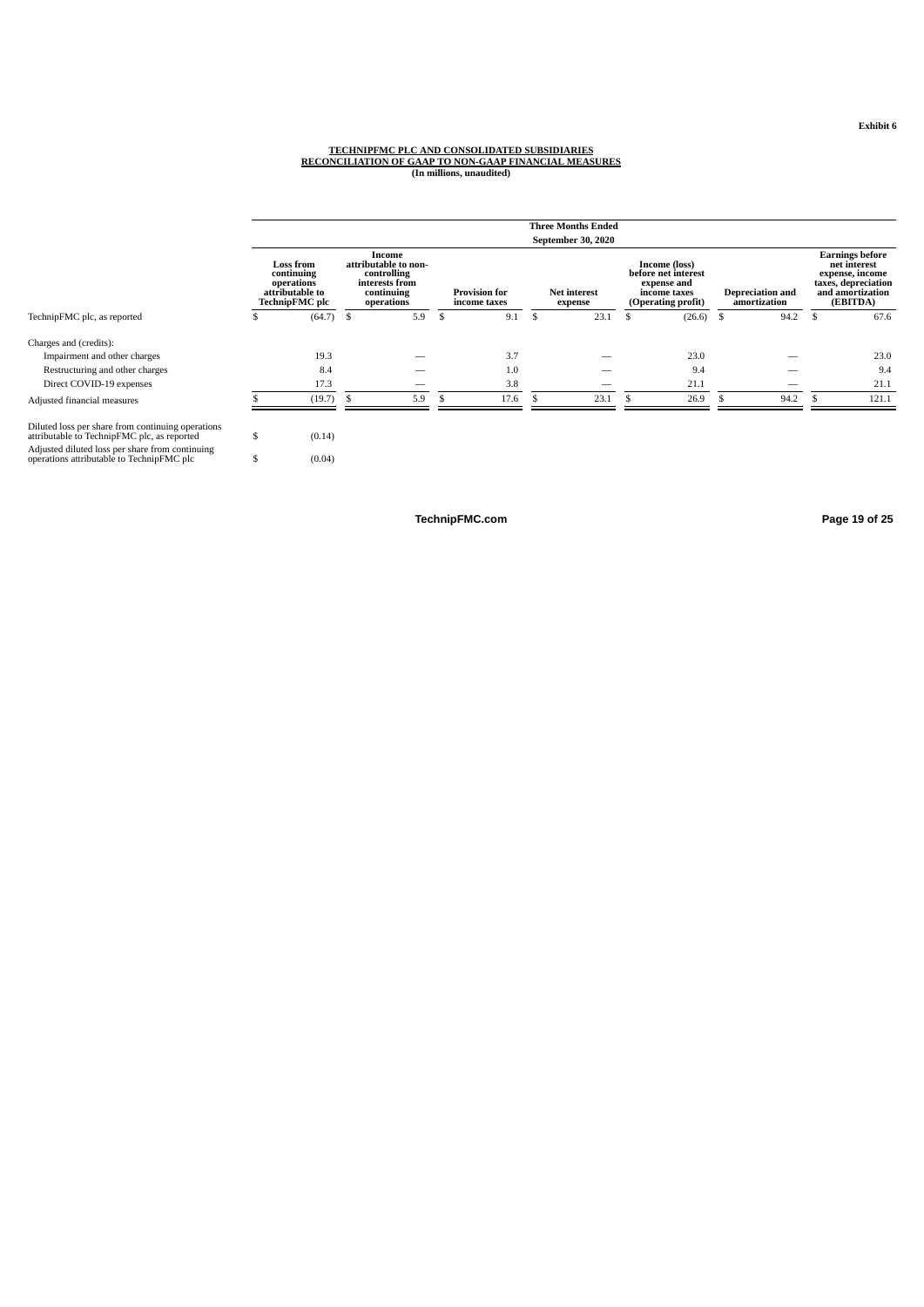#### **TECHNIPFMC PLC AND CONSOLIDATED SUBSIDIARIES RECONCILIATION OF GAAP TO NON-GAAP FINANCIAL MEASURES (In millions, unaudited)**

#### **Charges and Credits**

In addition to financial results determined in accordance with U.S. generally accepted accounting principles (GAAP), the third quarter 2021 Earnings Release also includes non-GAAP financial measures (as defined in Item<br>10 excluding charges and credits; Earnings before net interest expense, income taxes, depreciation and amortization, excluding charges and credits ("Adjusted EBITDA"); and net cash) are non-GAAP financial measures.<br>Management period-over-period, and to identify operating trends that could otherwise be masked or misleading to both investors and management by the excluded items. These measures are also used by management as performance measures in determining certain incentive compensation. The foregoing non-GAAP financial measures should be considered by investors in addition to, not as a substitute for or superior to, other measures of financial<br>perfor

|                                                                                                      |                                                                                            |    |                                                                                            |                                      |                | <b>Nine Months Ended</b>                                               |     |                                                                                 |                                         |     |                                                                                                                  |
|------------------------------------------------------------------------------------------------------|--------------------------------------------------------------------------------------------|----|--------------------------------------------------------------------------------------------|--------------------------------------|----------------|------------------------------------------------------------------------|-----|---------------------------------------------------------------------------------|-----------------------------------------|-----|------------------------------------------------------------------------------------------------------------------|
|                                                                                                      |                                                                                            |    |                                                                                            |                                      |                | September 30, 2021                                                     |     |                                                                                 |                                         |     |                                                                                                                  |
|                                                                                                      | Income (loss) from<br>continuing<br>operations<br>attributable to<br><b>TechnipFMC</b> plc |    | Income<br>attributable to<br>non-controlling<br>interests from<br>continuing<br>operations | <b>Provision for</b><br>income taxes |                | Net interest expense<br>and loss on early<br>extinguishment of<br>debt |     | Income before net<br>interest expense<br>and income taxes<br>(Operating profit) | <b>Depreciation and</b><br>amortization |     | <b>Earnings before</b><br>net interest<br>expense, income<br>taxes, depreciation<br>and amortization<br>(EBITDA) |
| TechnipFMC plc, as reported                                                                          | 215.0                                                                                      | -S | 5.5                                                                                        | \$<br>71.7                           | $\mathfrak{F}$ | 148.5                                                                  | \$. | 440.7                                                                           | 289.7                                   | \$. | 730.4                                                                                                            |
| Charges and (credits):                                                                               |                                                                                            |    |                                                                                            |                                      |                |                                                                        |     |                                                                                 |                                         |     |                                                                                                                  |
| Impairment and other charges                                                                         | 57.6                                                                                       |    |                                                                                            |                                      |                |                                                                        |     | 57.6                                                                            |                                         |     | 57.6                                                                                                             |
| Restructuring and other charges                                                                      | 13.7                                                                                       |    |                                                                                            | 0.2                                  |                |                                                                        |     | 13.9                                                                            |                                         |     | 13.9                                                                                                             |
| Income from investment in Technip Energies                                                           | (351.8)                                                                                    |    |                                                                                            |                                      |                |                                                                        |     | (351.8)                                                                         |                                         |     | (351.8)                                                                                                          |
| Adjusted financial measures                                                                          | (65.5)                                                                                     |    | 5.5                                                                                        | 71.9                                 |                | 148.5                                                                  |     | 160.4                                                                           | 289.7                                   |     | 450.1                                                                                                            |
| Diluted earnings per share from continuing operations<br>attributable to TechnipFMC plc, as reported | 0.47                                                                                       |    |                                                                                            |                                      |                |                                                                        |     |                                                                                 |                                         |     |                                                                                                                  |

Adjusted diluted loss per share from continuing operations attributable to TechnipFMC plc  $$$  (0.14)

|                                                                                                  |   |                                                                                   |                                                                                            |                                      |               | <b>Nine Months Ended</b><br>September 30, 2020 |      |                                                                                      |                                         |       |    |                                                                                                                  |
|--------------------------------------------------------------------------------------------------|---|-----------------------------------------------------------------------------------|--------------------------------------------------------------------------------------------|--------------------------------------|---------------|------------------------------------------------|------|--------------------------------------------------------------------------------------|-----------------------------------------|-------|----|------------------------------------------------------------------------------------------------------------------|
|                                                                                                  |   | <b>Loss from</b><br>continuing<br>operations<br>attributable to<br>TechnipFMC plc | Income<br>attributable to<br>non-controlling<br>interests from<br>continuing<br>operations | <b>Provision for</b><br>income taxes |               | <b>Net interest</b><br>expense                 |      | <b>Loss before net</b><br>interest expense<br>and income taxes<br>(Operating profit) | <b>Depreciation and</b><br>amortization |       |    | <b>Earnings before</b><br>net interest<br>expense, income<br>taxes, depreciation<br>and amortization<br>(EBITDA) |
| TechnipFMC plc, as reported                                                                      |   | $(3,477.1)$ \$                                                                    | 14.6                                                                                       | \$<br>13.5                           | \$            | 72.7                                           | \$   | $(3,376.3)$ \$                                                                       |                                         | 298.3 | -S | (3,078.0)                                                                                                        |
| Charges and (credits):                                                                           |   |                                                                                   |                                                                                            |                                      |               |                                                |      |                                                                                      |                                         |       |    |                                                                                                                  |
| Impairment and other charges                                                                     |   | 3,232.7                                                                           |                                                                                            | 12.0                                 |               |                                                |      | 3,244.7                                                                              |                                         |       |    | 3,244.7                                                                                                          |
| Restructuring and other charges                                                                  |   | 48.9                                                                              |                                                                                            | 4.8                                  |               |                                                |      | 53.7                                                                                 |                                         | --    |    | 53.7                                                                                                             |
| Direct COVID-19 expenses                                                                         |   | 50.9                                                                              |                                                                                            | 6.9                                  |               |                                                |      | 57.8                                                                                 |                                         | -     |    | 57.8                                                                                                             |
| Purchase price accounting adjustment                                                             |   | 6.5                                                                               | -                                                                                          | 2.0                                  |               | -                                              |      | 8.5                                                                                  |                                         | (8.5) |    | $\overline{\phantom{a}}$                                                                                         |
| Valuation allowance                                                                              |   | (3.1)                                                                             | -                                                                                          | 3.1                                  |               | $\overline{\phantom{a}}$                       |      | $\overline{\phantom{a}}$                                                             |                                         | -     |    |                                                                                                                  |
| Adjusted financial measures                                                                      |   | $(141.2)$ \$                                                                      | 14.6                                                                                       | \$<br>42.3                           | $\mathcal{F}$ | 72.7                                           | - \$ | (11.6)                                                                               | - 5                                     | 289.8 |    | 278.2                                                                                                            |
| Diluted loss per share from continuing operations attributable<br>to TechnipFMC plc, as reported | S | (7.75)                                                                            |                                                                                            |                                      |               |                                                |      |                                                                                      |                                         |       |    |                                                                                                                  |

Adjusted diluted loss per share from continuing operations attributable to TechnipFMC plc \$ (0.31)

**TechnipFMC.com Page 20 of [25](#page-27-0)**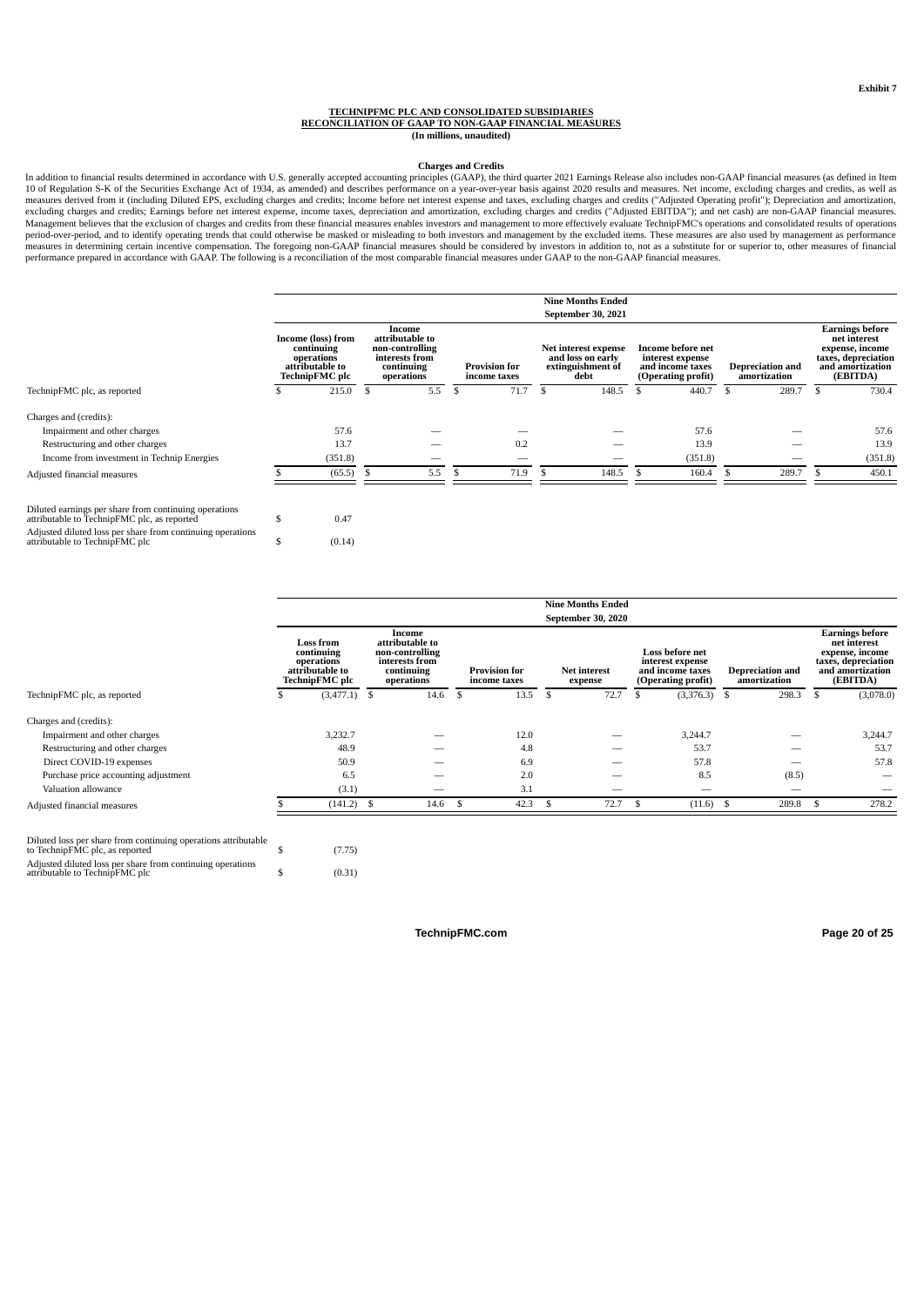# TECHNIPFMC PLC AND CONSOLIDATED SUBSIDIARIES<br>RECONCILIATION OF GAAP TO NON-GAAP FINANCIAL MEASURES<br>(In millions, unaudited)

|                                                |               |                                       |     | <b>Three Months Ended</b><br>September 30, 2021 |                                           |     |              |
|------------------------------------------------|---------------|---------------------------------------|-----|-------------------------------------------------|-------------------------------------------|-----|--------------|
|                                                | <b>Subsea</b> | <b>Surface</b><br><b>Technologies</b> |     | Corporate<br><b>Expense</b>                     | <b>Foreign Exchange,</b><br>net and Other |     | <b>Total</b> |
| Revenue                                        | \$<br>1,312.1 | \$<br>267.3                           | \$  | $\overline{\phantom{0}}$                        | \$<br>$\overline{\phantom{0}}$            | \$  | 1,579.4      |
| Operating profit (loss), as reported (pre-tax) | \$<br>23.5    | \$<br>12.1                            | \$  | $(29.3)$ \$                                     | 22.3                                      | -\$ | 28.6         |
| Charges and (credits):                         |               |                                       |     |                                                 |                                           |     |              |
| Impairment and other charges                   | 38.0          |                                       |     |                                                 |                                           |     | 38.0         |
| Restructuring and other charges                | 5.6           |                                       |     | 0.4                                             |                                           |     | 6.0          |
| Income from investment in Technip Energies     |               |                                       |     |                                                 | (28.5)                                    |     | (28.5)       |
| Subtotal                                       | 43.6          |                                       |     | 0.4                                             | (28.5)                                    |     | 15.5         |
| Adjusted Operating profit (loss)               | 67.1          | 12.1                                  |     | (28.9)                                          | (6.2)                                     |     | 44.1         |
| Depreciation and amortization                  | 79.4          | 16.3                                  |     | 0.8                                             |                                           |     | 96.5         |
| Adjusted EBITDA                                | 146.5         | \$<br>28.4                            | \$. | (28.1)                                          | \$<br>(6.2)                               | \$  | 140.6        |
| Operating profit margin, as reported           | 1.8%          | 4.5 %                                 |     |                                                 |                                           |     | 1.8%         |
| Adjusted Operating profit margin               | 5.1%          | 4.5 %                                 |     |                                                 |                                           |     | 2.8%         |
| Adjusted EBITDA margin                         | 11.2 %        | 10.6%                                 |     |                                                 |                                           |     | 8.9%         |

|                                                |               |                                       |    | <b>Three Months Ended</b><br>June 30, 2021 |      |                                    |               |
|------------------------------------------------|---------------|---------------------------------------|----|--------------------------------------------|------|------------------------------------|---------------|
|                                                | Subsea        | <b>Surface</b><br><b>Technologies</b> |    | Corporate<br><b>Expense</b>                |      | Foreign Exchange,<br>net and Other | <b>Total</b>  |
| Revenue                                        | \$<br>1,394.3 | \$<br>274.5                           | \$ | $\overline{\phantom{m}}$                   | \$   | $\overline{\phantom{m}}$           | \$<br>1,668.8 |
| Operating profit (loss), as reported (pre-tax) | \$<br>72.4    | \$<br>12.9                            | \$ | $(30.3)$ \$                                |      | $(157.5)$ \$                       | (102.5)       |
| Charges and (credits):                         |               |                                       |    |                                            |      |                                    |               |
| Impairment and other charges                   | 0.6           | 0.2                                   |    |                                            |      |                                    | 0.8           |
| Restructuring and other charges                | 0.4           | 0.8                                   |    |                                            |      |                                    | 1.2           |
| Loss from investment in Technip Energies       | –             | $\overbrace{\phantom{aaaaa}}$         |    |                                            |      | 146.8                              | 146.8         |
| Subtotal                                       | 1.0           | 1.0                                   |    | $\hspace{0.05cm}$                          |      | 146.8                              | 148.8         |
| Adjusted Operating profit (loss)               | 73.4          | 13.9                                  |    | (30.3)                                     |      | (10.7)                             | 46.3          |
| Depreciation and amortization                  | 80.7          | 16.3                                  |    | 1.0                                        |      |                                    | 98.0          |
| Adjusted EBITDA                                | 154.1         | \$<br>30.2                            | .S | (29.3)                                     | - \$ | (10.7)                             | \$<br>144.3   |
| Operating profit margin, as reported           | 5.2%          | 4.7%                                  |    |                                            |      |                                    | $-6.1 \%$     |
| Adjusted Operating profit margin               | 5.3%          | 5.1 %                                 |    |                                            |      |                                    | 2.8%          |
| Adjusted EBITDA margin                         | 11.1 %        | 11.0%                                 |    |                                            |      |                                    | 8.6 %         |
|                                                |               |                                       |    |                                            |      |                                    |               |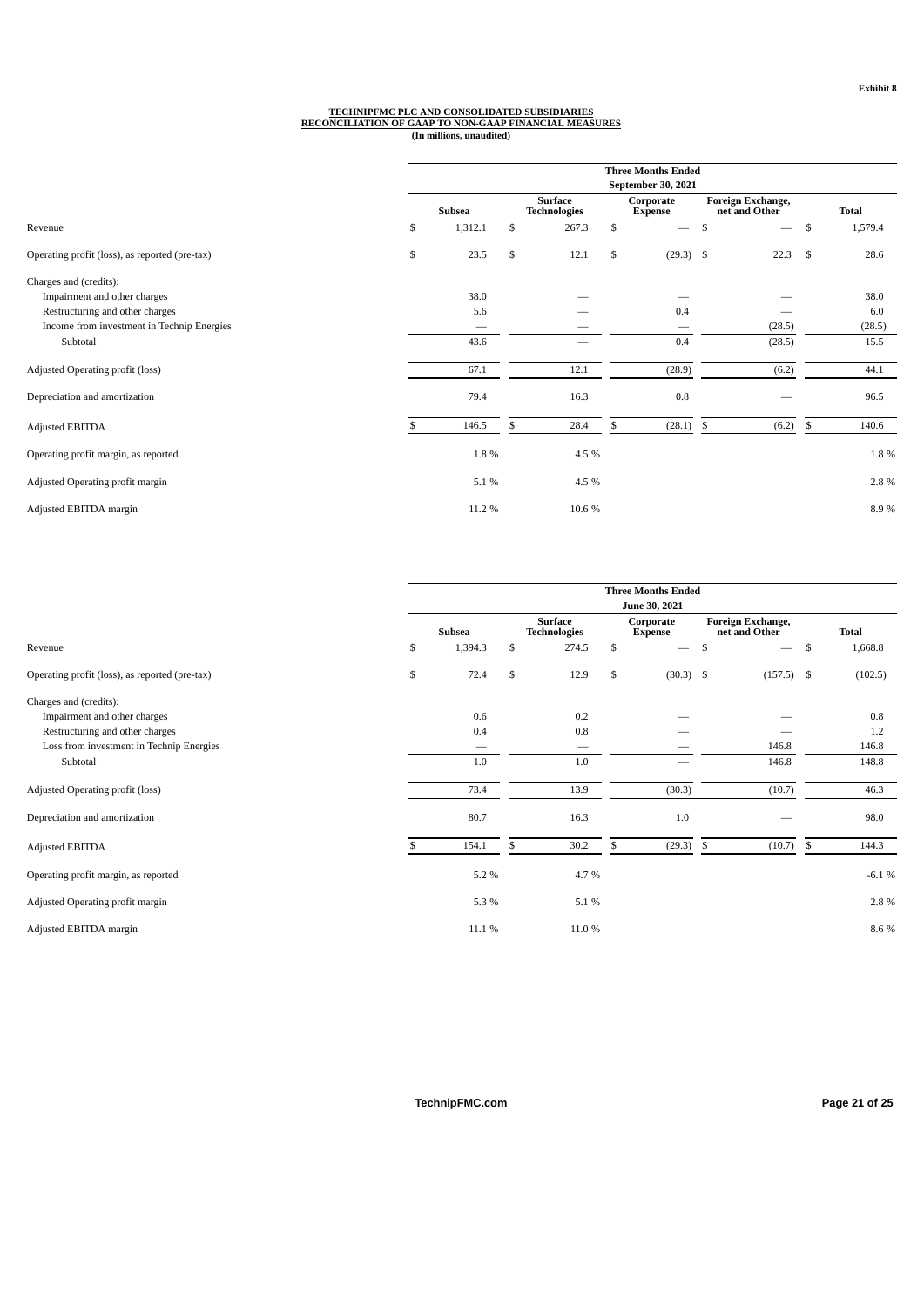# TECHNIPFMC PLC AND CONSOLIDATED SUBSIDIARIES<br>RECONCILIATION OF GAAP TO NON-GAAP FINANCIAL MEASURES<br>(In millions, unaudited)

|                                                | <b>Three Months Ended</b><br>September 30, 2020 |               |     |                                       |    |                             |      |                          |     |              |  |  |  |
|------------------------------------------------|-------------------------------------------------|---------------|-----|---------------------------------------|----|-----------------------------|------|--------------------------|-----|--------------|--|--|--|
|                                                |                                                 | <b>Subsea</b> |     | <b>Surface</b><br><b>Technologies</b> |    | Corporate<br><b>Expense</b> |      | Foreign Exchange,<br>net |     | <b>Total</b> |  |  |  |
| Revenue                                        | \$                                              | 1,501.8       | \$  | 225.7                                 | \$ | $\overline{\phantom{m}}$    | \$   | $\overline{\phantom{m}}$ | \$  | 1,727.5      |  |  |  |
| Operating profit (loss), as reported (pre-tax) | \$                                              | 20.3          | \$  | (7.0)                                 | \$ | $(25.3)$ \$                 |      | $(14.6)$ \$              |     | (26.6)       |  |  |  |
| Charges and (credits):                         |                                                 |               |     |                                       |    |                             |      |                          |     |              |  |  |  |
| Impairment and other charges                   |                                                 | 17.6          |     | 5.4                                   |    |                             |      |                          |     | 23.0         |  |  |  |
| Restructuring and other charges                |                                                 | 7.1           |     | 0.9                                   |    | 1.4                         |      |                          |     | 9.4          |  |  |  |
| Direct COVID-19 expenses                       |                                                 | 18.7          |     | 2.4                                   |    | $\sim$                      |      |                          |     | 21.1         |  |  |  |
| Subtotal                                       |                                                 | 43.4          |     | 8.7                                   |    | 1.4                         |      |                          |     | 53.5         |  |  |  |
| Adjusted Operating profit (loss)               |                                                 | 63.7          |     | 1.7                                   |    | (23.9)                      |      | (14.6)                   |     | 26.9         |  |  |  |
| Depreciation and amortization                  |                                                 | 82.3          |     | 15.6                                  |    | (3.7)                       |      |                          |     | 94.2         |  |  |  |
| <b>Adjusted EBITDA</b>                         |                                                 | 146.0         | \$. | 17.3                                  | \$ | (27.6)                      | - \$ | (14.6)                   | -\$ | 121.1        |  |  |  |
| Operating profit margin, as reported           |                                                 | 1.4 %         |     | $-3.1%$                               |    |                             |      |                          |     | $-1.5%$      |  |  |  |
| Adjusted Operating profit margin               |                                                 | 4.2 %         |     | $0.8\%$                               |    |                             |      |                          |     | 1.6 %        |  |  |  |
| Adjusted EBITDA margin                         |                                                 | 9.7%          |     | 7.7%                                  |    |                             |      |                          |     | 7.0 %        |  |  |  |

**TechnipFMC.com Page 22 of [25](#page-27-0)**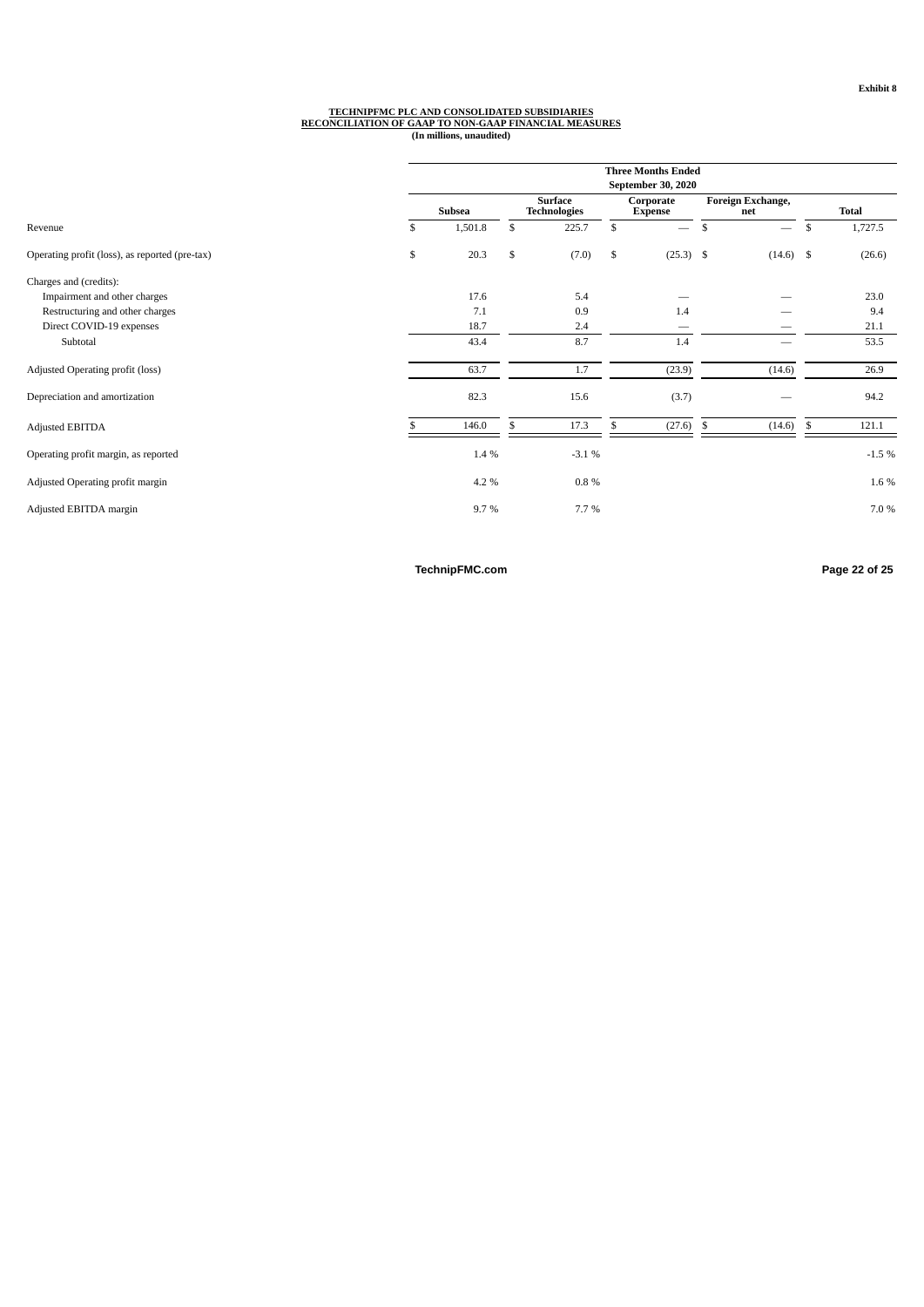## TECHNIPFMC PLC AND CONSOLIDATED SUBSIDIARIES<br>RECONCILIATION OF GAAP TO NON-GAAP FINANCIAL MEASURES<br>(In millions, unaudited)

|                                                |               |                                       | <b>Nine Months Ended</b><br>September 30, 2021 |                                       |               |
|------------------------------------------------|---------------|---------------------------------------|------------------------------------------------|---------------------------------------|---------------|
|                                                | <b>Subsea</b> | <b>Surface</b><br><b>Technologies</b> | Corporate<br><b>Expense</b>                    | Foreign<br>Exchange, net<br>and Other | <b>Total</b>  |
| Revenue                                        | \$<br>4,092.9 | \$<br>787.3                           | \$<br>$\overline{\phantom{m}}$                 | \$                                    | \$<br>4,880.2 |
| Operating profit (loss), as reported (pre-tax) | \$<br>132.9   | \$<br>33.2                            | \$<br>$(88.4)$ \$                              | $363.0$ \$                            | 440.7         |
| Charges and (credits):                         |               |                                       |                                                |                                       |               |
| Impairment and other charges                   | 54.3          | 0.3                                   | 3.0                                            |                                       | 57.6          |
| Restructuring and other charges                | 10.0          | 3.5                                   | 0.4                                            |                                       | 13.9          |
| Income from investment in Technip Energies     |               | —                                     |                                                | (351.8)                               | (351.8)       |
| Subtotal                                       | 64.3          | 3.8                                   | 3.4                                            | (351.8)                               | (280.3)       |
| Adjusted Operating profit (loss)               | 197.2         | 37.0                                  | (85.0)                                         | 11.2                                  | 160.4         |
| Depreciation and amortization                  | 238.5         | 48.5                                  | 2.7                                            |                                       | 289.7         |
| Adjusted EBITDA                                | 435.7         | 85.5                                  | (82.3)                                         | \$<br>11.2                            | \$<br>450.1   |
| Operating profit margin, as reported           | 3.2 %         | 4.2 %                                 |                                                |                                       | 9.0 %         |
| Adjusted Operating profit margin               | 4.8%          | 4.7%                                  |                                                |                                       | 3.3 %         |
| Adjusted EBITDA margin                         | 10.6 %        | 10.9%                                 |                                                |                                       | 9.2 %         |

|                                        | <b>Nine Months Ended</b><br>September 30, 2020 |               |    |                                       |    |                             |    |                          |    |              |  |  |
|----------------------------------------|------------------------------------------------|---------------|----|---------------------------------------|----|-----------------------------|----|--------------------------|----|--------------|--|--|
|                                        |                                                | <b>Subsea</b> |    | <b>Surface</b><br><b>Technologies</b> |    | Corporate<br><b>Expense</b> |    | Foreign<br>Exchange, net |    | <b>Total</b> |  |  |
| Revenue                                | \$                                             | 4,133.4       | \$ | 796.9                                 | \$ | $\overline{\phantom{m}}$    | \$ |                          | \$ | 4,930.3      |  |  |
| Operating loss, as reported (pre-tax)  | \$                                             | (2,806.0)     | \$ | (444.4)                               | \$ | $(72.1)$ \$                 |    | $(53.8)$ \$              |    | (3,376.3)    |  |  |
| Charges and (credits):                 |                                                |               |    |                                       |    |                             |    |                          |    |              |  |  |
| Impairment and other charges           |                                                | 2,826.6       |    | 418.1                                 |    |                             |    |                          |    | 3,244.7      |  |  |
| Restructuring and other charges        |                                                | 36.1          |    | 14.0                                  |    | 3.6                         |    |                          |    | 53.7         |  |  |
| Direct COVID-19 expenses               |                                                | 50.1          |    | 7.7                                   |    |                             |    |                          |    | 57.8         |  |  |
| Purchase price accounting adjustment   |                                                | 8.5           |    |                                       |    |                             |    |                          |    | 8.5          |  |  |
| Subtotal                               |                                                | 2,921.3       |    | 439.8                                 |    | 3.6                         |    |                          |    | 3,364.7      |  |  |
| Adjusted Operating profit (loss)       |                                                | 115.3         |    | (4.6)                                 |    | (68.5)                      |    | (53.8)                   |    | (11.6)       |  |  |
| Adjusted Depreciation and amortization |                                                | 235.1         |    | 54.7                                  |    |                             |    |                          |    | 289.8        |  |  |
| Adjusted EBITDA                        |                                                | 350.4         | \$ | 50.1                                  | S  | (68.5)                      | -S | (53.8)                   | \$ | 278.2        |  |  |
| Operating profit margin, as reported   |                                                | $-67.9%$      |    | $-55.8%$                              |    |                             |    |                          |    | $-68.5%$     |  |  |
| Adjusted Operating profit margin       |                                                | 2.8%          |    | $-0.6%$                               |    |                             |    |                          |    | $-0.2 \%$    |  |  |
| Adjusted EBITDA margin                 |                                                | 8.5 %         |    | 6.3%                                  |    |                             |    |                          |    | 5.6 %        |  |  |

**TechnipFMC.com Page 23 of [25](#page-27-0)**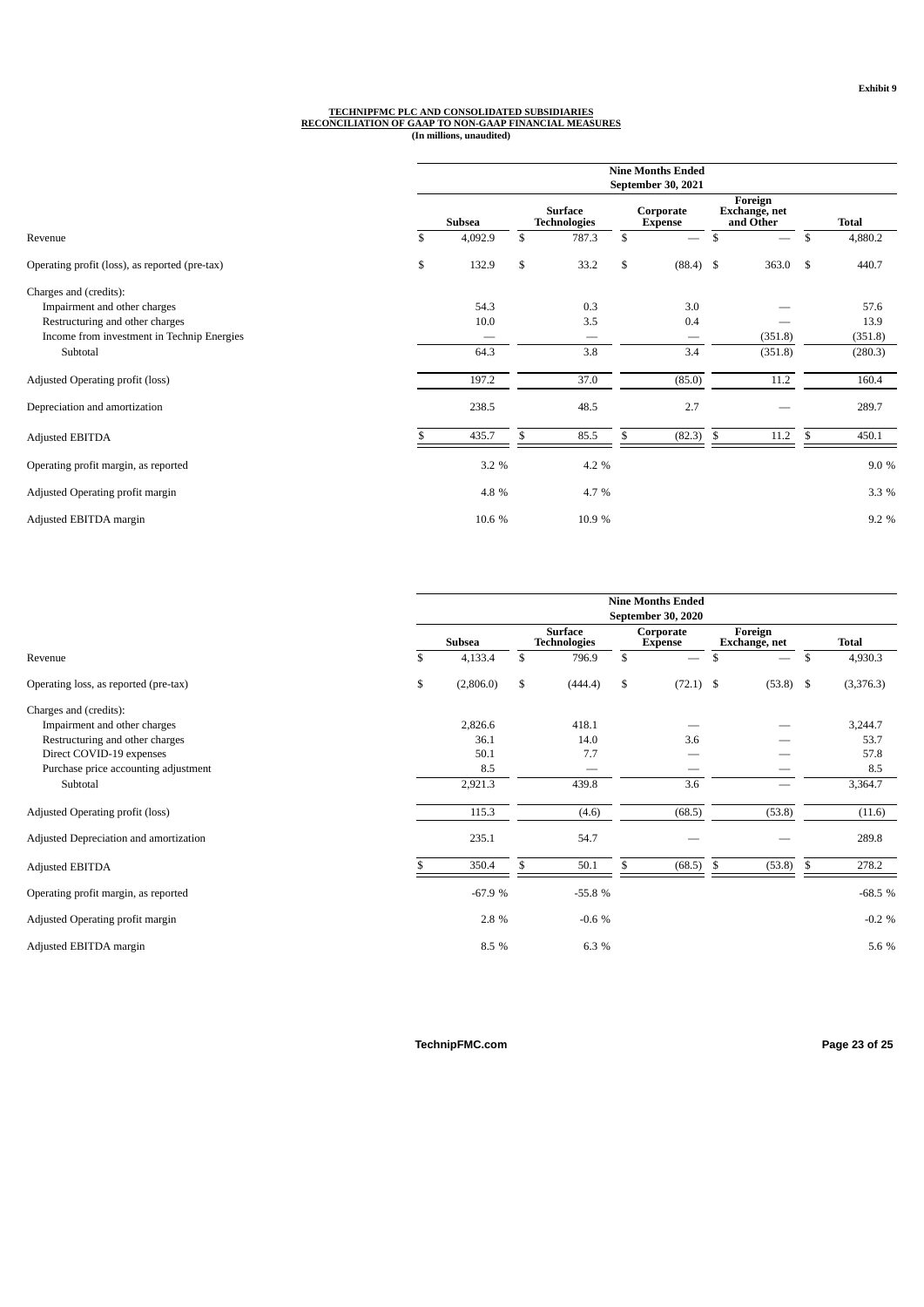### **TECHNIPFMC PLC AND CONSOLIDATED SUBSIDIARIES RECONCILIATION OF GAAP TO NON-GAAP FINANCIAL MEASURES (In millions, unaudited)**

|                                                       | September 30,<br>2021 | <b>June 30, 2021</b> | December 31,<br>2020 |
|-------------------------------------------------------|-----------------------|----------------------|----------------------|
| Cash and cash equivalents                             | 1.034.0               | 854.9                | 1.269.2              |
| Short-term debt and current portion of long-term debt | (282.2)               | (297.7)              | (624.7)              |
| Long-term debt, less current portion                  | (1,973.6)             | (2, 180.2)           | (2,835.5)            |
| Net debt                                              | $(1,221.8)$ \$        | (1,623.0)            | (2, 191.0)           |

<span id="page-27-0"></span>Net (debt) cash, is a non-GAAP financial measure reflecting cash and cash equivalents, net of debt. Management uses this non-GAAP financial measure to evaluate our capital structure and financial leverage. We believe net debt, or net cash, is a meaningful financial measure that may assist investors in understanding our financial condition and recognizing underlying trends in our capital structure. Net (debt) cash should not be considered an alternative to, or more meaningful than, cash and cash equivalents as determined in accordance with U.S. GAAP or as an indicator of our operating performance or liquidity.

**TechnipFMC.com Page 24 of [25](#page-27-0)**